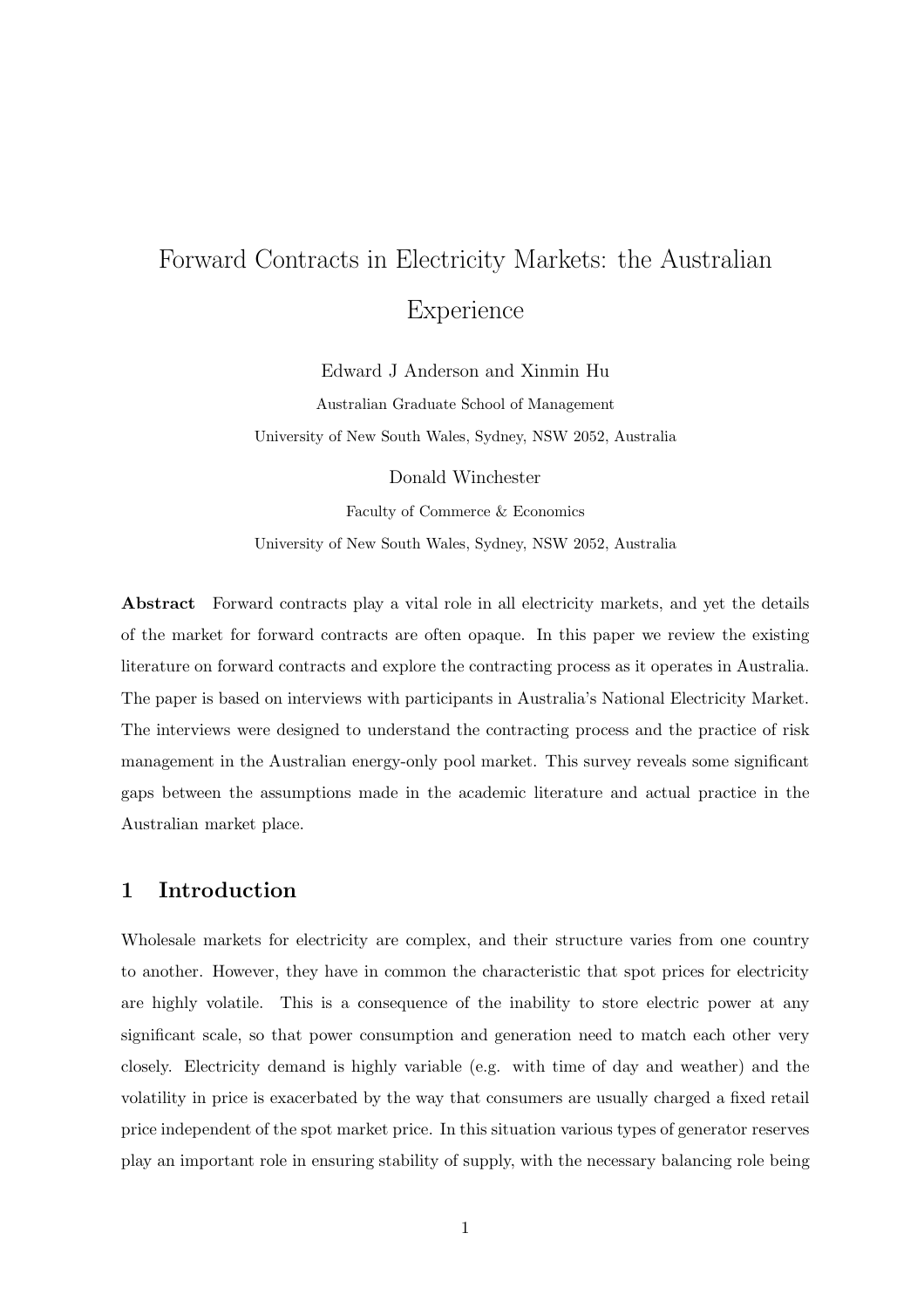played by a 'system operator' who has the ability to dispatch generation. The system operator also needs to manage the network requirements, solving power flow problems in the network and taking account of transmission constraints.

Within this framework, forward markets play a crucial role. At one level, market participants need to engage in bids and offers in advance of real time simply to enable the system operator to look ahead and ensure physical feasibility of the proposed schedule. At another level, the forward markets provide a way for participants to manage the risk associated with the inherent volatility of the spot market. In this paper we will focus on forward markets for energy, though forward markets may also exist for reserves, for transmission capacity and for greenhouse gas emissions (or environmental products).

Many markets contain a provision for day-ahead trading. This time frame is a natural one since it enables the system operator to plan against congestion on major transmission lines and also gives generators the opportunity to plan on a daily basis taking account of unit availability and constraints as well as predicted demand. The day-ahead market often takes place through an exchange - which is the natural form when contracts are made with a market manager, rather than bilaterally. The market manager then balances aggregate demand and supply<sup>1</sup>. But a day-ahead exchange is not a necessary part of the structure of an electricity market; and there is no equivalent to a day-ahead exchange in Australia.

Bilateral trades between generators and retailers (or large consumers) are the dominant form of forward trading in electricity markets. But bilateral trades can also take place between generators or with other intermediaries. Markets differ in whether forward contracts are physical or purely financial. With a physical contract a generator makes a commitment to provide a certain amount of electricity. If the generator is not able to do so when it comes to real time then it will have to purchase the additional power in the spot market. Under this arrangement the spot market only accounts for a proportion of the power actually consumed. With financial contracts the payments under the contract are made in addition to the payments for power, but are linked to the spot price. With these contracts all the power consumed is traded through the spot market. When the spot market accounts for all the trade in wholesale electricity, it is called a 'gross pool'; as opposed to a 'net pool' in which only the residual demand is traded, with bilateral forward trades netted out. A net pool is a type of

<sup>&</sup>lt;sup>1</sup>In PJM, the PJM ISO operates the day ahead scheduling market; in Nord Pool, Nord Pool Spot AS operates a day ahead spot market; in Texas, ERCOT operates a day ahead balancing market (although adjustments are allowed up to one hour ahead).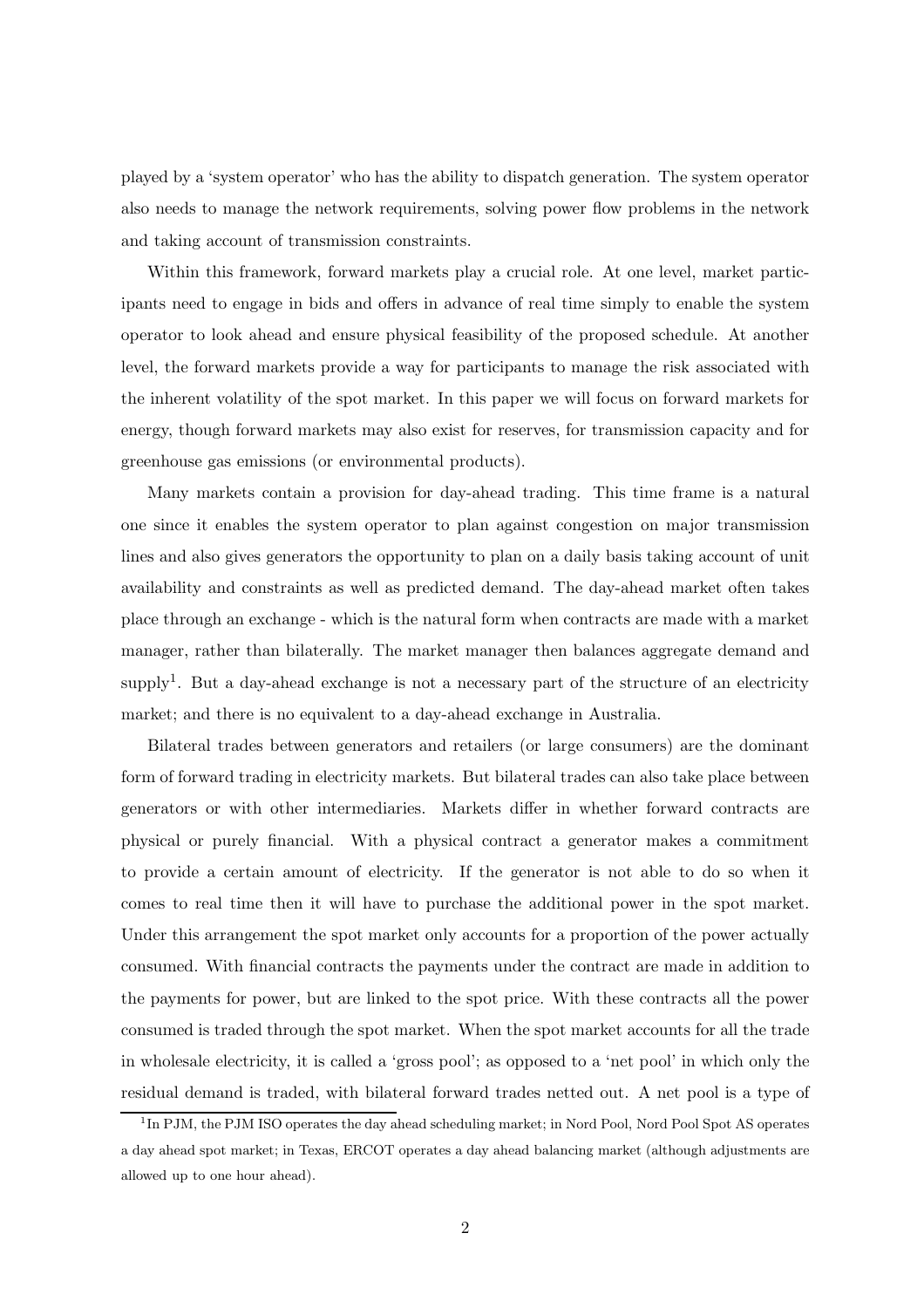real-time balancing market.

The standard financial instrument for forward contracts in electricity markets is a swap (sometimes called a 'contract for differences' in this context). The contract is for a particular quantity  $Q$  at a strike price f, which simply represents the agreement of the retailer (or buying party) to pay the generator (or selling party) an amount  $\frac{s(f-p)}{Q}$  after the spot market price p is determined. If the spot market price ends up being higher than the strike price then the retailer will receive money from the generator rather than the other way around. In some ways the difference between a physical contract and a financial swap contract is not very great: the payments made between the parties are equivalent.

There are many ways in which market structures can be set up, and this includes the arrangements for forward contracts. This is particularly true for a net pool. For example, in the former California market (where long-term contracts were not allowed) and the Nordic electricity market, a centralized auction market (Power Exchange Market) trades contracts with contract time windows from a day ahead to a few months ahead, or longer. While in the current markets in both England and Wales and California, bilateral contracts are signed without any system operator involvement. In these markets, buyers and producers are forced to enter into contracts. However, in gross pool markets such as Australia, contracts between market participants are voluntary. Both in the UK and California, the system operator runs a balancing market which has relatively low volume: in the UK, it is about 5% of the total delivery and in California, less than 10%.

Bilateral contracts may operate over a long period of time. For example, Australia and some other countries like the UK, that have privatized publicly owned generating capacity, chose to put in place so-called 'vesting contracts' for a large part of the generation capacity in advance of selling the generation assets. These have the aim of reducing the risk to purchasers of privatised assets in the context of a newly created market for electricity. These contracts are in the form of swaps to run for a number of years (in Australia these have now expired). Also contracts for the provision of power to industries such as aluminium smelters have often been signed over periods of many years, particularly at the time when smelting capacity is constructed. Nevertheless the typical length of time that a contract runs is either for a quarter or a year, with many contracts signed one or two years ahead of time. Long-term contracts clearly carry a large risk that the market environment changes substantially leaving one or other party at a severe disadvantage. For example when California faced its energy crisis, the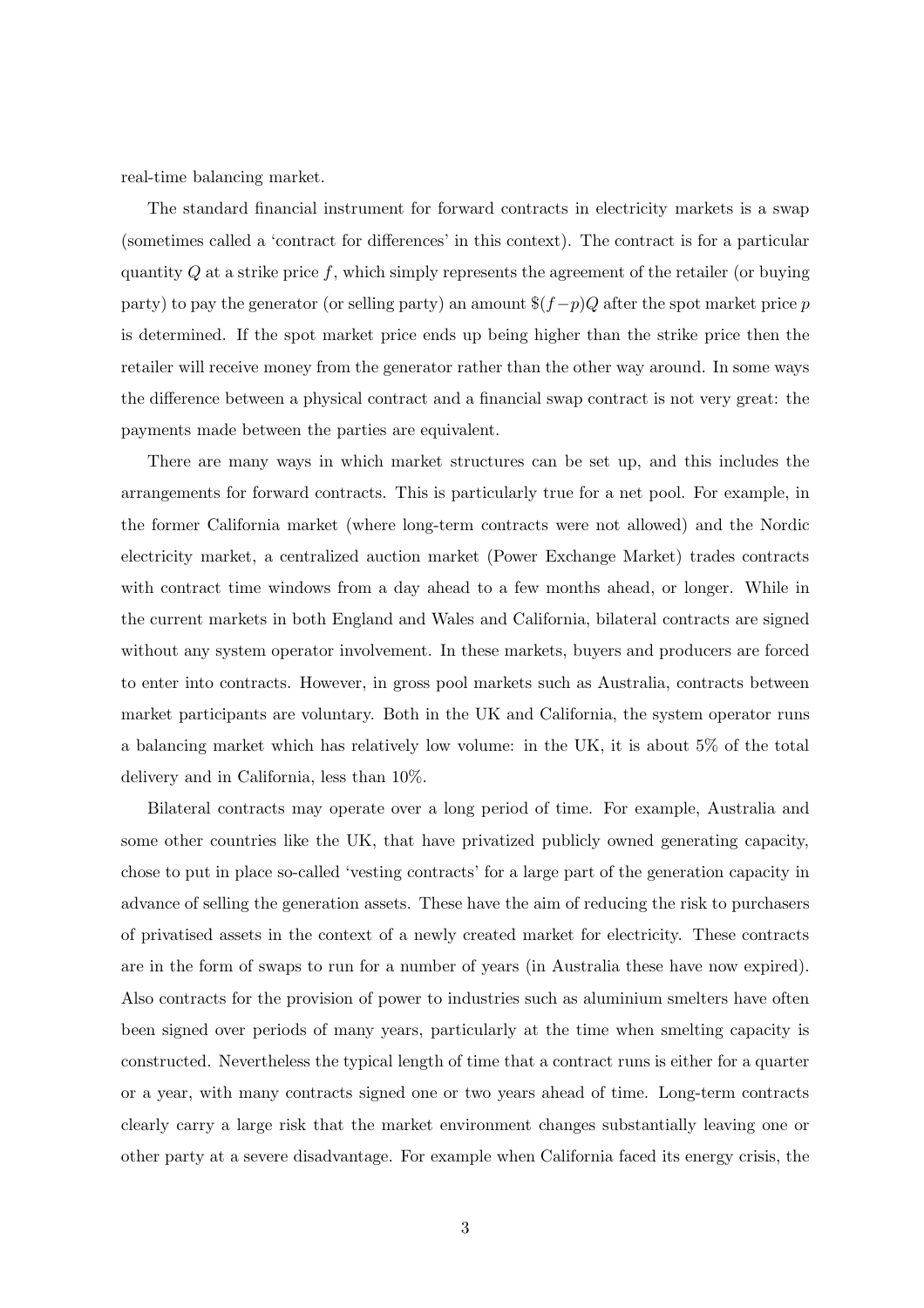state government changed the market rules and signed a number of long-term contracts with generators to ensure adequate supply. However, in retrospect it is clear that it bought too much at too high a strike price and this led to the requirement to renegotiate these contracts.

Long-term contracts have an important role in the entry of new participants in the market, and particularly when new generation capacity has to be built. On the one hand, retailers can sign long-term contracts with a new generator entrant to ensure a stable and forecastable cash flow to the investors, which will therefore make the investment decision less risky and facilitate new entry. On the other hand, incumbent generators can use their long-term contracts to deter entries (see Newbery (1998)); as we will see below, high contract levels can lead to lower spot market prices and make the market unprofitable to new entrants.

A comparison with trade in other commodities might lead one to expect there to be active secondary markets in various types of traded financial instrument. However in many electricity markets there is relatively little secondary trading activity. During the 1990's trade in energy derivatives was widely expected to increase as electricity markets around the world matured, however in most markets growth in volume has been slow. There are a number of possible explanations. First the collapse of Enron in December 2001 may have had a dampening effect on such trading activity. Enron was a major participant in a number of derivative markets (see Energy Information Administration Report (2002)). Secondly the important role of generators themselves in trading in electricity markets and at the same time in determining prices in the primary market increases the risk for speculators in comparison with other commodity futures. This is related to the competitiveness of the underlying physical (spot) market (see Energy Information Administration Report (2002) and Eydeland and Wolyniec (2003)). Certainly there are relatively few speculators operating in electricity forward markets, in comparison with the retailers and generators who are participants in the primary market. Thirdly the relatively recent introduction of many energy markets, coupled with the extraordinary importance of electrical power in national economies and citizen's lives, have meant that regulators have frequently changed the rules for the operation of these markets. Speculators may feel that the significant degree of regulatory risk make electricity markets less attractive.

The market for bilateral contracts is often referred to as an over-the-counter (OTC) market. Another important form of forward contracting takes place in a futures exchange. There is evidence that some exchanges have had problems because of the reluctance of speculators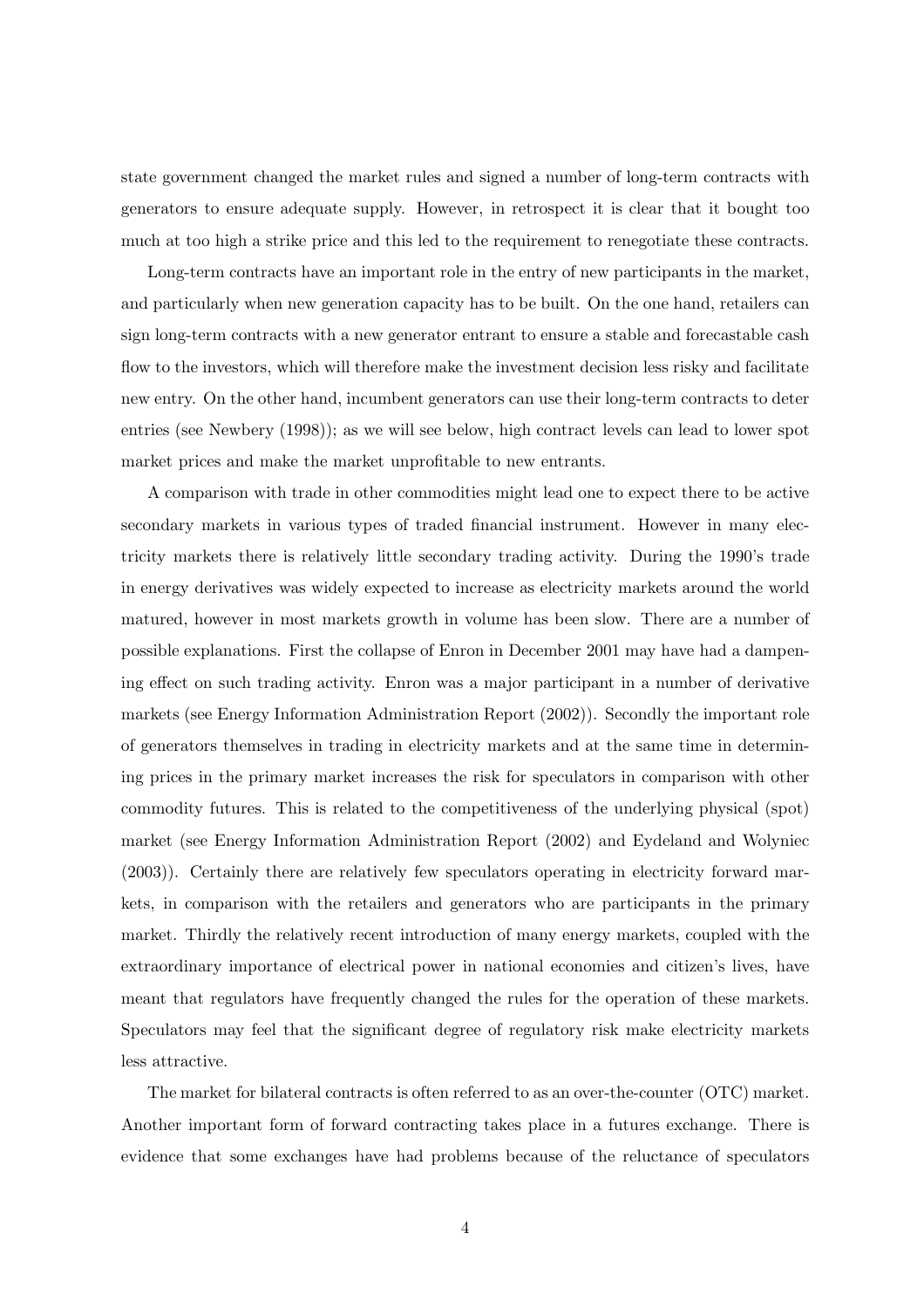to engage in trading on such exchanges. For example, Moulton (2005), in his analysis of the failure of the market for Californian electricity futures traded on NYMEX, argues that speculators leaving this market was the key factor in its demise, since hedgers alone did not provide enough activity to give appropriate hedge cover in all circumstances.<sup>2</sup>

There are many issues in relation to forward markets for electricity that are not welldocumented, particularly in respect to the OTC contract market. For example, how do market participants use contracts in their risk management? What factors do they consider in negotiating contracts? How do they select contract counter parties and what form do contract negotiations take? This paper tries to answer some of these questions for the Australian market and in so doing fill some of the gaps between academic discussion in this area and actual practice. The paper is organized as follows: We beginning by giving a general discussion of the connection between the forward and spot markets. Then section 3 introduces the Australian National Electricity Market and electricity derivatives markets. Section 4 presents our survey results based on interviews with retailers, generators, brokers and intermediaries. Finally, in section 5, we conclude with a discussion of some of the important trends in this market.

## 2 The connection between forward and spot markets

The existence of forward contracts changes the behaviour of generators in the spot market. Across a range of different market structures, a player who already holds a contract for some part of their possible production will choose to offer at a lower price in the spot market (or if the spot market has a Cournot structure, offer a greater total quantity). Because a firm's optimal reaction function is more competitive if it holds a forward contract, in equilibrium this results in a lower price in the spot market.

As an example of this we briefly describe the simplest case where two symmetric firms  $(i,$ j) compete in a Cournot spot market (as in Allaz and Vila  $(1993)$ ). Suppose that demand is linear and units are normalized so that the price in the spot market is given by  $p = a - q_i - q_j$ when the generators offer  $q_i$  and  $q_j$ . If the costs of production are fixed at c per unit and player i holds an existing contract for an amount  $Q_i$  at a price f, then the profit function for

<sup>2</sup>NYMEX started electricity futures contract trading in April 1996, but it delisted all five products for electricity futures contracts in February 2002 due to lack of interest.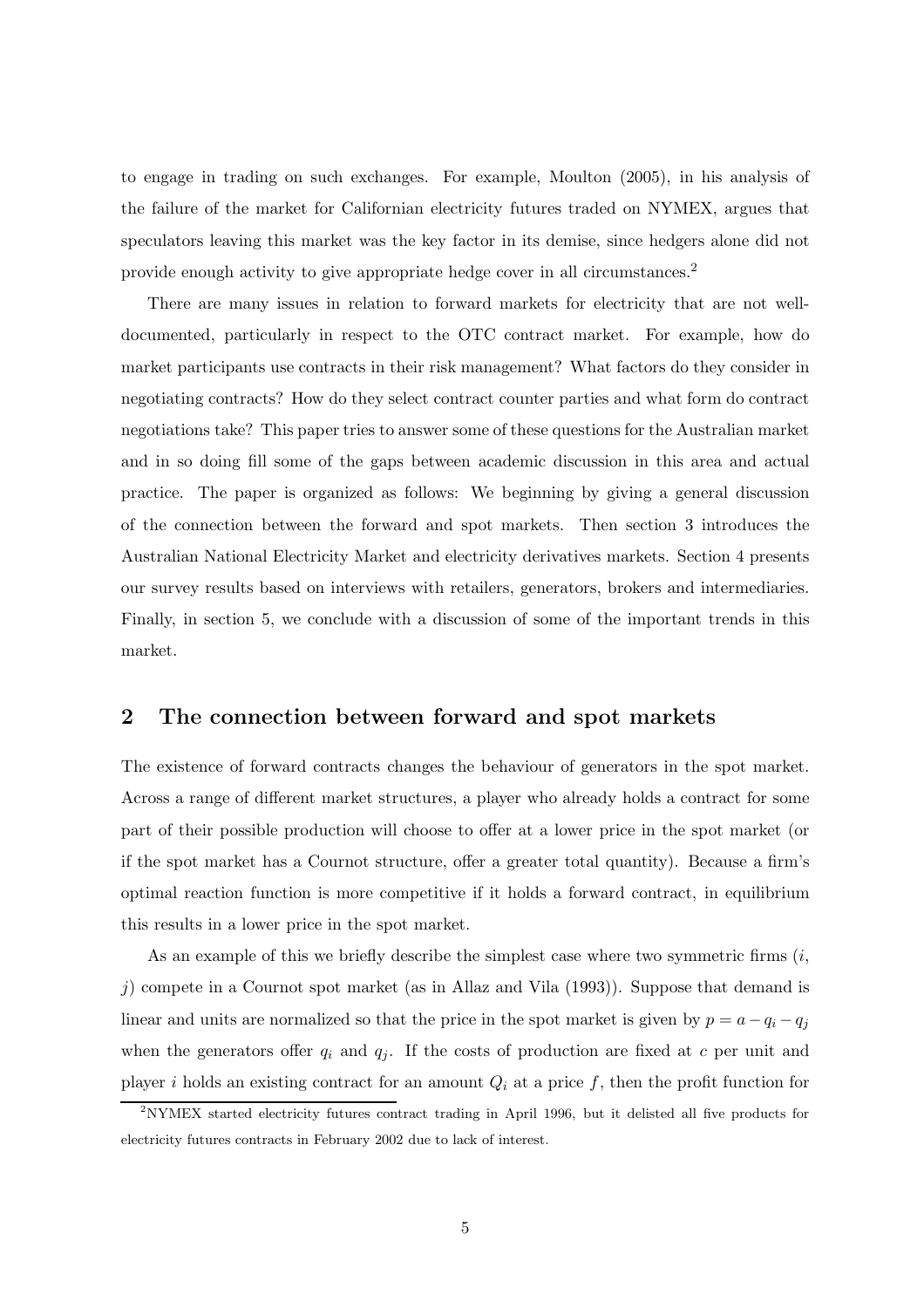player i is

$$
\pi_i(q_i, q_j) = (a - q_i - q_j)(q_i - Q_i) + fQ_i - cq_i.
$$

Thus the optimal choice for the quantity sold for generator  $i$  is

$$
q_i = \frac{a - c + Q_i - q_j}{2},
$$

so that  $q_i$  is increasing with the contract quantity  $Q_i$ . With this arrangement we reach an equilibrium price in the spot market of

$$
p = \frac{a + 2c - Q_i - Q_j}{3}
$$

Bushnell (2005) extends this result to the case of  $n$  firms with quadratic cost functions.

The nature of electricity spot markets is not particularly well represented by a Cournot model. A more realistic representation includes the fact that generator offers will take the form of a schedule of prices and quantities. This has led to the application of supply function equilibrium ideas introduced by Klemperer and Meyer (1989). Green (1999) shows that, when supply function offers are restricted to be linear functions, an analysis similar to the above can be carried out linking the equilibrium outcome to the amount of contracts held by both generators. The conclusion is the same as drawn by Allaz and Vila – the existence of contracts will reduce the price in the spot market. Wolak (2000) also discusses the reasons for this result in a general context.

The majority of work in this area has assumed that, if the players are risk neutral, then the price for contracts will be the same as the expected price in the spot market. With this no-arbitrage assumption the generator profits are reduced as a result of holding contracts and a question arises as to why generators should enter into forward contracts at all. Allaz and Vila argue for a type of prisoner's dilemma behaviour in their model. If just one of the two firms enters into a forward contract then doing so will enable him to make greater profits (at the expense of the other player). However when both players enter into contracts both are worse off. When considered as a two player game, where each player chooses to contract or not, then the only equilibrium has both players choosing to enter forward contracts. Green (1999) shows that, with the slightly different structure arising from supply functions, the result will depend critically on the conjectures that firms make about their rivals behaviour in the contract market. If a firm assumes that taking up a contract will reduce the total contract cover of its rival, then it will sign forward contracts; but if a firm assumes that its behaviour in the contract market has no effect on the rivals contract cover, then it will not do so.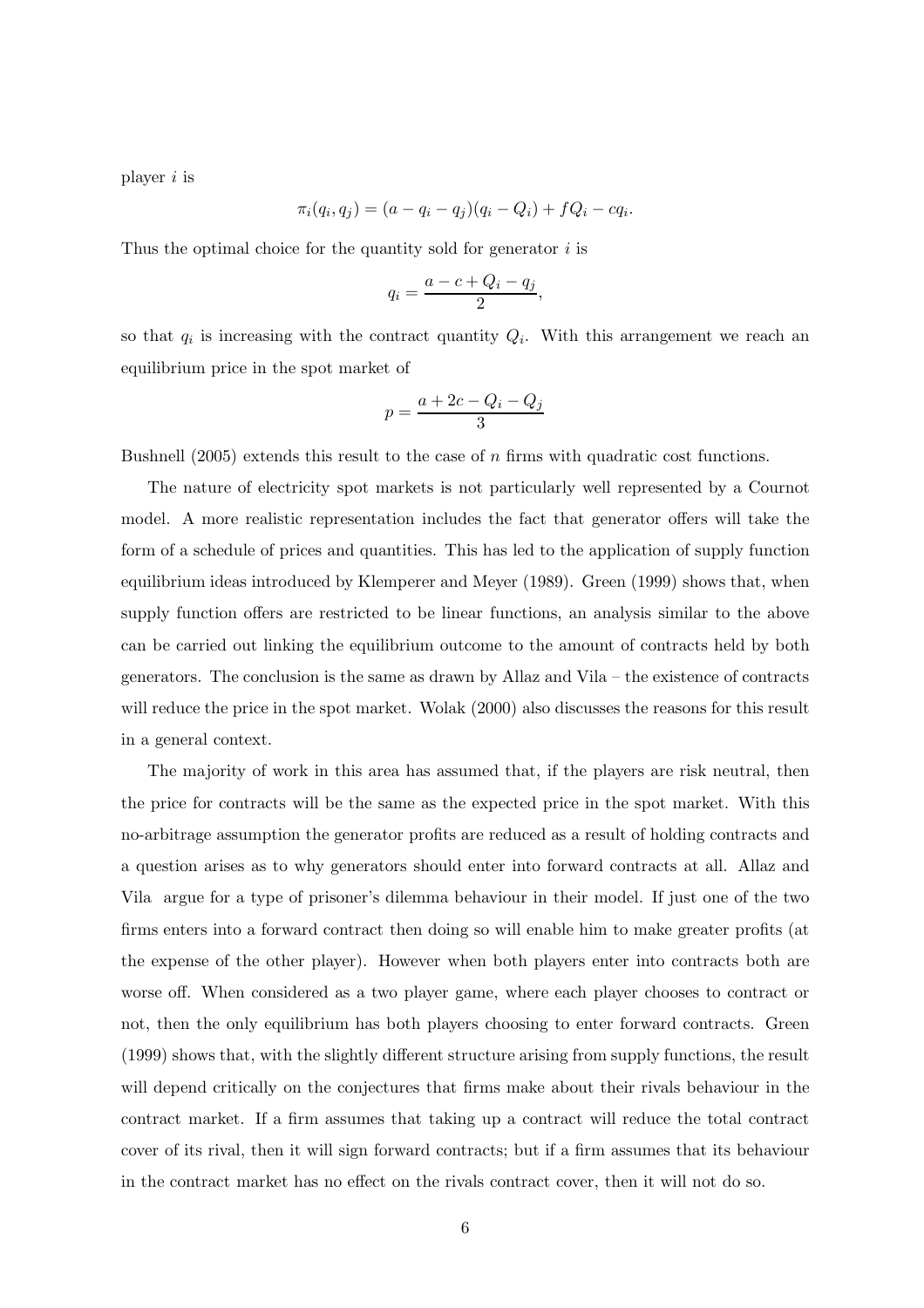There is some controversy over whether, in a risk neutral context, we may expect forward prices to match spot prices in expectation. Powell (1993) introduces a model in which this does not occur, and Anderson and Hu (2005) argue that in electricity markets there will exist a strategic premium to encourage generators to sign forward contracts, given the negative impact of forward contracts on the generators' market power in the spot market. This opens up at least the theoretical possibility of a "free rider" effect. Since forward contracts increase competition among generators in the spot market, the spot market price will be lower than when the contracts were not signed. Therefore, those retailers or users who have entered contracts with generators will have paid a (high) contract price to bring the spot market price down and those who do not contract will benefit from the lower spot market price without incurring any cost.

There is also considerable uncertainty about the exact process by which bilateral contracts are negotiated. In fact researchers in this area have made different assumptions about the process of contract negotiation. In Powell (1993), the contracting process is modelled by assuming that generators decide the contract price and then retailers decide the contract quantities. However the opposite is assumed in Green (1999) in the contract stage, where generators and buyers of the contracts determine the contract quantities and contract prices respectively. While in Anderson (2004), both the contract and the spot markets are modelled as centralized auction markets where generators bid in the form of supply functions.

In practice the dominant motivation for contracts is that they fulfil a hedging role, to enable participants in the market to reduce their risk, given highly volatile prices in the spot market. Here the generators and retailers form natural hedging counter-parties: a forward contract serves to reduce the risk for both of them. In addition we might expect that in these markets there would be opportunities for risk averse players to sign contracts with speculators (risk takers). In this environment risk averse players pay risk premiums to enter contracts with other parties and transfer some risk to the sellers of the contracts.

Bessembinder and Lemmon (2002) consider a model with a competitive spot market in which participants have mean-variance utility functions. They also look at empirical data on the difference between spot and forward (one month ahead) prices for both PJM and the Californian market. Empirical relationships between the forward market and spot market are examined in Lucia and Schwartz (2002) for the Nordic Pool; and by Shawky and Barrett (2003) for the wholesale prices at the California-Oregon Border (COB) and the NYMEX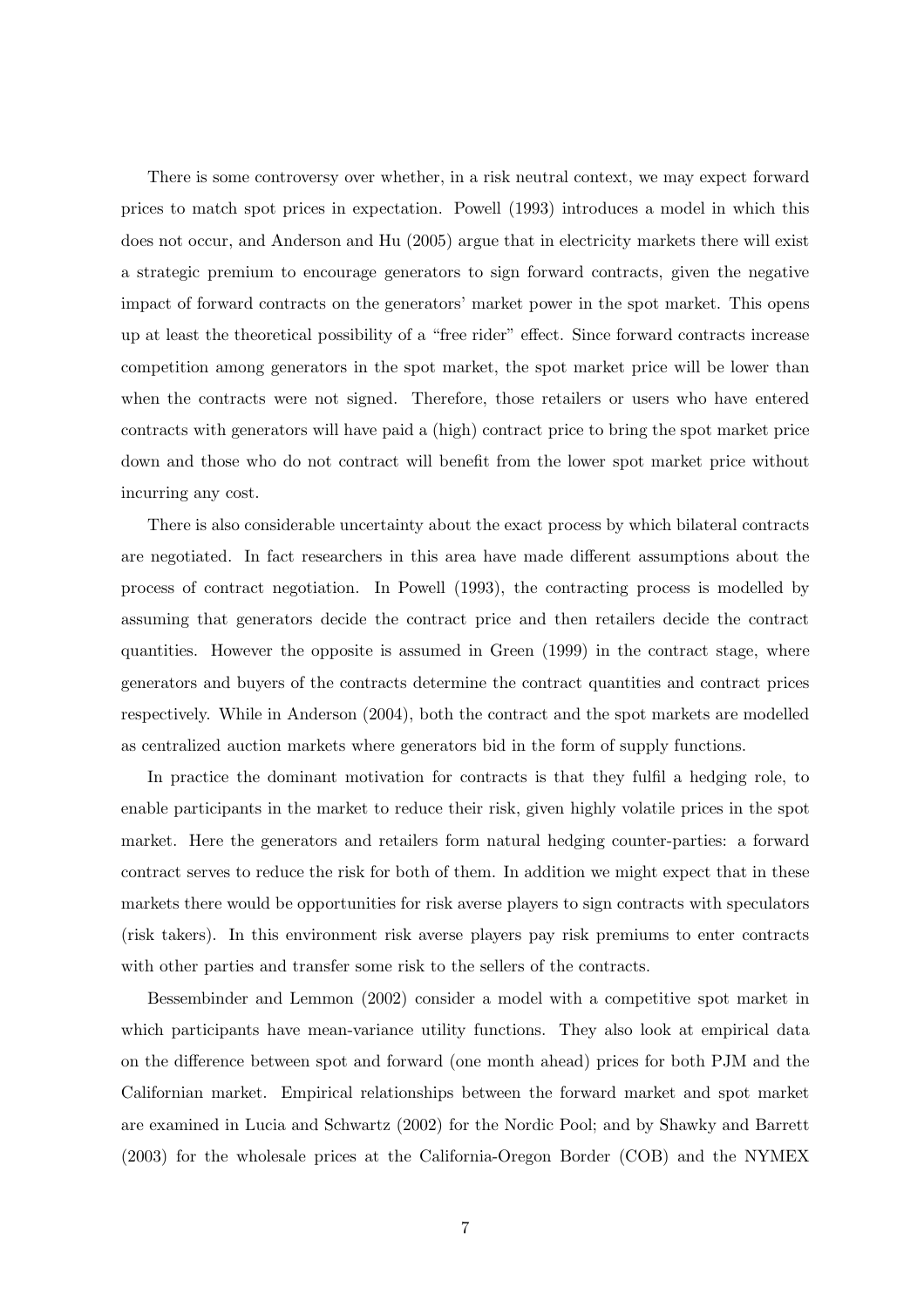futures prices for electricity delivered at COB.

## 3 Australian National Electricity Market

The Australian National Electricity Market (NEM) started its operation in 1998 with four states: New South Wales (NSW), Victoria (VIC), Queensland (QLD), and South Australia (SA), together with the Australian Capital Territory (ACT). The fifth state, Tasmania (TAS) joined the NEM in 2005 (though a physical link will only occur when the Basslink is completed). The NEM is a mandatory gross pool market. Any units with capacity more than 30 MW must sell their generation through the NEM and the sales and purchases are settled at the corresponding six regional reference prices (see Figure 1 for the market nodes and inter-regional transmission links). Dispatch is carried out to minimize the total generation cost based on the offers from generators, subject to network and system constraints. The system operator is NEMMCO. The NEM processes are governed by National Electricity Rules and regulated by a number of federal regulatory bodies. Other matters, like distribution and environmental policy are regulated by state jurisdictions.



Figure 1: Market regions and inter-regional links of the NEM

Table 1 summarizes some facts about the NEM. The number of retailers listed in each region refers to those based in that region and having franchise customers there. However most retail companies have licenses to sell electricity to contestable customers in different states. The retail price for those customers who have not become contestable is regulated by the state jurisdictions. Most of the generation businesses are independent of the retail sector. The ownerships of generation and retail businesses are quite different from region to region.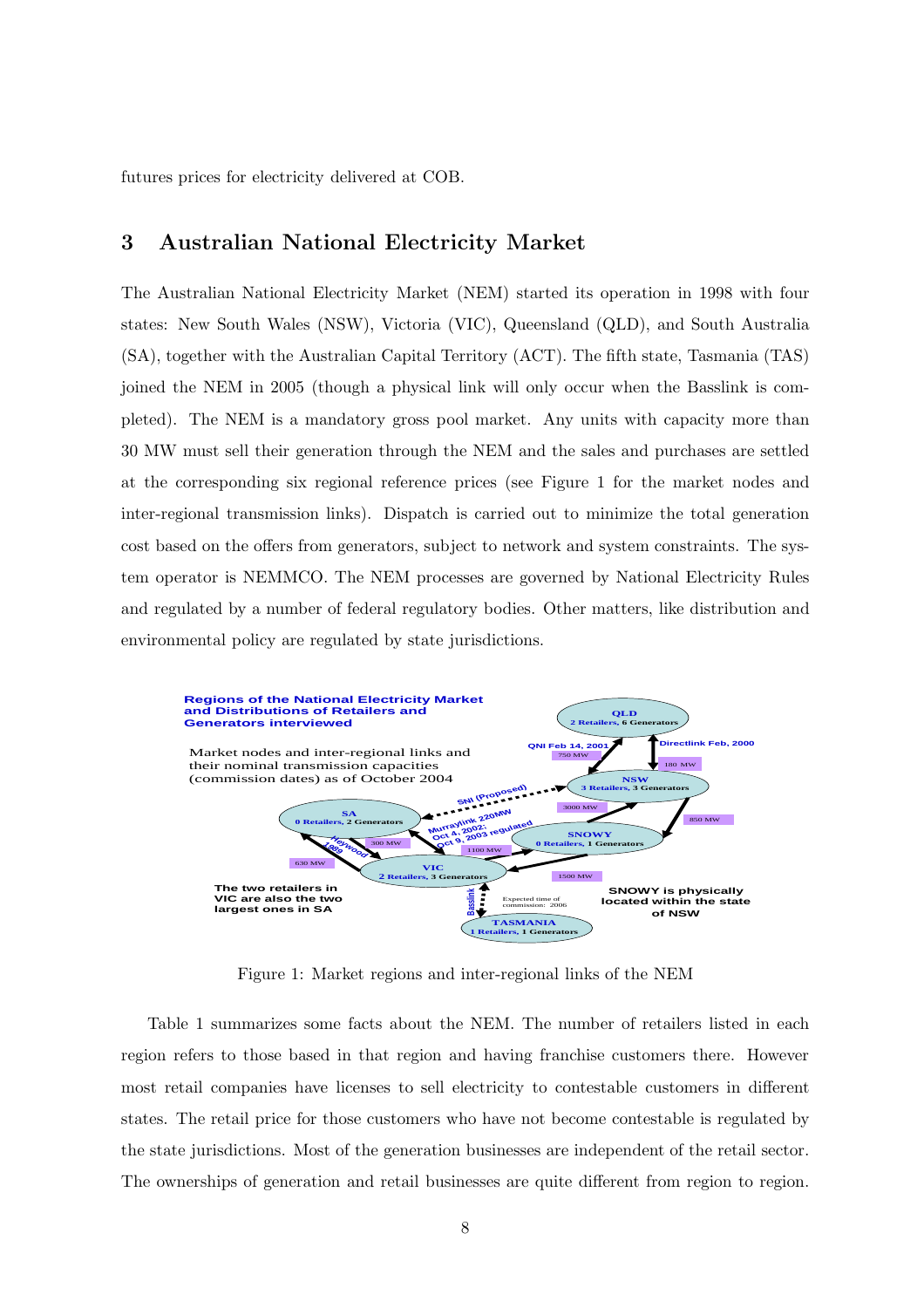In Victoria, all generation and retail businesses are privately owned. In NSW, the three major generators and the three retailers are publicly owned. QLD and SA have mixed ownerships.

The peak load in Table 1 refers to the highest load that occurred in the region during the period from 1998 to 2005. The annual consumption in the NEM is about 165,000 GWh (as a comparison the UK market is about twice as large, and the PJM market is about four times as large.)

| Region       | large generators | retailers $a$  | installed capacity (MW) | peak load(MW) $^b$ | Fuel mix              |
|--------------|------------------|----------------|-------------------------|--------------------|-----------------------|
| <b>NSW</b>   | 3                | 3              | 12461                   | 13032              | coal                  |
| <b>VIC</b>   | $\overline{4}$   | 3              | 8528                    | 8572               | coal, gas             |
| QLD          | 5                | $\overline{2}$ | 10200                   | 8176               | coal, gas             |
| SА           | 3                | $\overline{4}$ | 3656                    | 2832               | gas, coal, renewables |
| <b>TAS</b>   |                  |                | 2549                    | 1672               | hydro                 |
| <b>SNOWY</b> |                  | $\Omega$       | 3676                    | 20                 | hydro                 |

Source(except otherwise specified): NEMMCO's List of generators and scheduled load, version November 15, 2005

a Information is based on the corresponding State Regulators' websites visited in December 2005  $^{b}$ Information from An introduction to Australia's national electricity market, NEMMCO, June 2005

Table 1: Basic facts about the NEM: generation and retail

Another important factor in the NEM is that the fuel for generation (coal, natural gas) is supplied locally and hence is less influenced by volatile international fuel markets, which makes the participants' risk management simpler.

## 3.1 The operation of the spot market

Generators submit dispatch offers of up to 10 incremental price-quantity pairs for each of their generation units to NEMMCO before 12:30pm for each of the 48 half-hours of the next trading day, which starts at 4:00am. Prices must be below the price cap which is currently  $$10,000/MWh<sup>3</sup>$  (throughout this paper the dollar symbol will refer to the Australian dollar). NEMMCO does pre-dispatches on a half-hour basis using the dispatch offers and the forecast load, and this pre-dispatch process continues until the real-time dispatch. The pre-dispatch outcomes are immediately available to the market participants. This provides more accurate market information to the participants and generators are allowed to modify the quantity bid at each price in good faith. There are rebidding rules, but they do not specify precisely the generator behaviour that is forbidden. A significant proportion of the rebidding reasons

<sup>3</sup>However different arrangements come into play if the sum of the spot price in a region for the previous week exceeds a cumulative price threshold (currently AUD\$150, 000).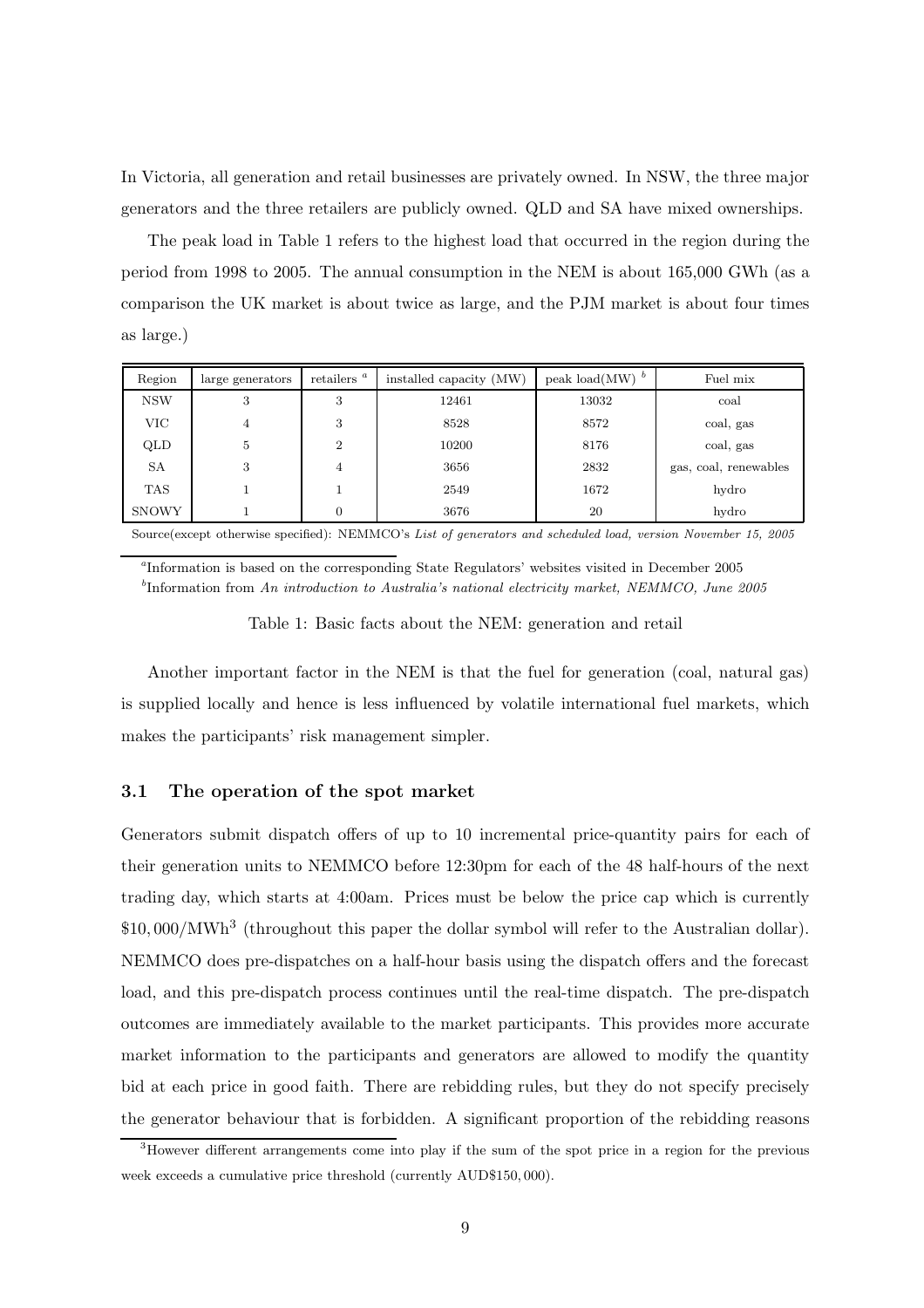submitted to NEMMCO by generators are related to their contract positions (see Hu and Batten (2005)).

The real-time dispatch takes place as in the pre-dispatch model except for the use of real-time network conditions and more accurate load targets. The real-time dispatch is on a 5-minute basis. In each of the 5-minute periods, a price for each region is determined by minimizing the generation cost to meet the load. The market clearing price (RRP) for each region is the average of the six 5-minute prices. Generators are paid and retailers are charged the RRP for the half hour (modified by loss factors according to their location relative to the reference node in their region).

## 3.2 Secondary financial and emissions trading markets

Electricity prices in pool markets around the world are one of the most volatile of commodity prices (see Energy Information Administration Report (2002), Eydeland and Wolyniec (2003)). Price spikes occur because of variations in demand (often as a result of weather conditions since much demand is temperature-driven) and outages of generators or transmission lines. This is compounded by generator bidding behaviour. So it is not surprising that various electricity derivatives are traded to manage the financial risks for market participants.

Currently in Australia there are three types of forward trading activity, and we describe these briefly here.

- Bilateral OTC trades negotiated directly between the two parties. The contract counter-parties negotiate the terms and the structure of the contract. This flexibility is valuable in matching the particular hedging requirements of the participants. OTC trades can be based around swaps or involve option contracts.
- Bilateral OTC trades on standard products executed through brokers using screens. The electricity derivatives traded through brokers are swaps, and standard option contracts (primarily caps, but also floors, swaptions, and Asian options). Prices for these products are shown on the screens and participants are able to agree the contract price electronically. At this point a participant discovers who the counter-party is and completes the contract with a bilateral agreement. There are about 6 brokers in the electricity OTC markets, who charge a commission fee for a contract they have facilitated, but do not have an interest in the contract itself.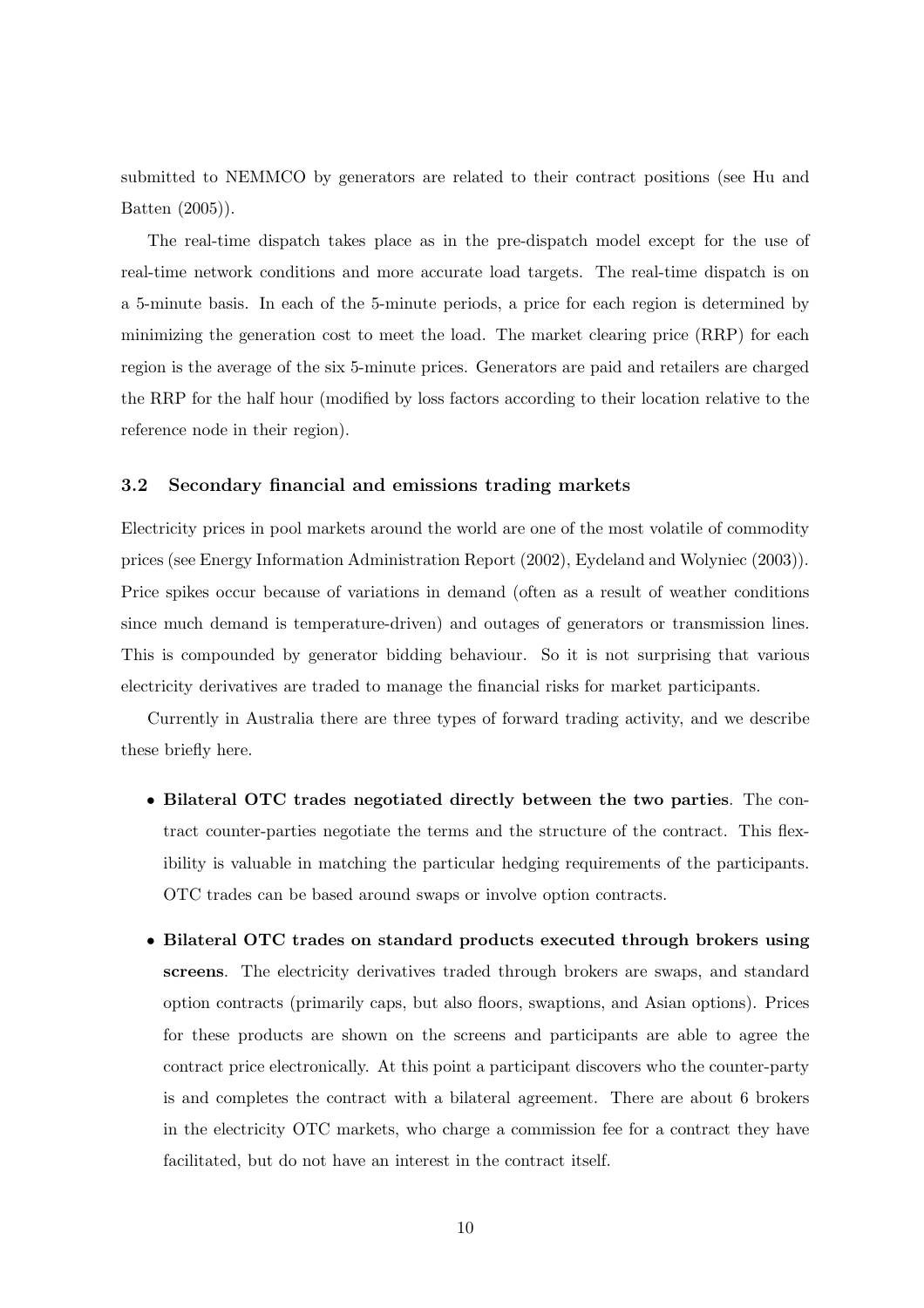• Derivative products traded on the Sydney Futures Exchange  $(SFE)^4$ . A number of standard contracts are sold as futures, with the resultant need for participants to pay (daily) margin calls over time once the futures contract is agreed. The two key advantages of this form of forward trading are that the trade is entirely anonymous and the use of margin calls mean that credit risk is essentially eliminated. D-cyphaTrade operates an electricity trading facility on the SFE, where electricity futures contracts have been traded since 2002. The types of products have changed over time. There has been significant growth of futures volume over the last year and the trading volume in the 12 months to February 2006 covered about  $22\%$ <sup>5</sup> of the physical energy in the NEM.

The OTC brokers and exchanges have a valuable role within the market: they bring trading partners together; operate screen systems; and provide data and other specialist services.

In addition to trades in the forward market being made by (physical) market participants, there are a number of market traders who do not have either generation facilities or energy consumers; sometimes these are called intermediaries. But according to some participants, only two significant market intermediaries were active at the time of the interviews.

A complicating factor in the forward markets are State-based schemes introduced to protect retailers from pool price volatility. The NSW government set up the Electricity Tariff Equalization Fund (ETEF) in 2001. This provides a type of swap contract for the non-contestable load (the franchise customers), but the strike price is the regulated tariff determined by the NSW Treasury. Under this arrangement retailers contribute to the fund whenever spot prices are lower than the regulated tariff for franchise customers, and they are paid from the fund when the reverse is true. In the event that the fund falls to a low level, NSW generators are called on to pay into the fund, according to their relative generation proportions. The volume of demand covered by ETEF has slowly reduced as retail competition has removed franchise customers.<sup>6</sup> Queensland operates long-term energy procurement arrangements with a similar aim to ETEF, but this scheme works in a different way since generators are not involved. Pay-

<sup>&</sup>lt;sup>4</sup>In addition to the SFE, the Australian Stock Exchange has also operated a futures market. The participants we talked to did not use this exchange - it seems to be no longer active.

<sup>5</sup>According to d-cyphaTrade's Energy Focus, Issue 6, February 2006

<sup>&</sup>lt;sup>6</sup>In 2003, ETEF covered 33% of the NSW demand according to Australian National Competition Council: 2003 Assessment of Governments' Progress in Implementing the National Competition Policy and Related Reforms.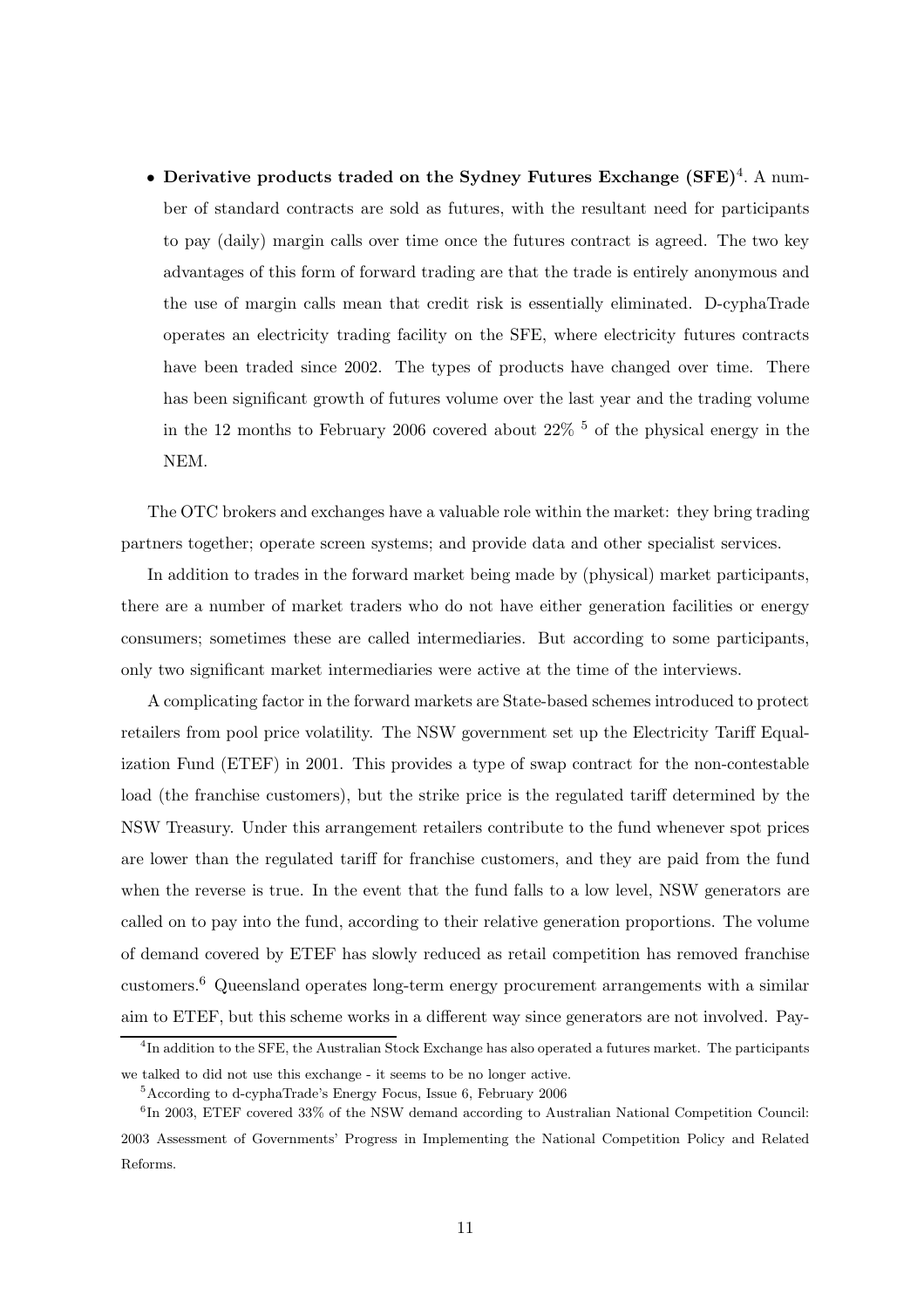ments are made to retailers from the Queensland Treasury for community service obligations - to support a uniform retail price for electricity, but retailers pay the Treasury in the event that their revenue exceeds expenses.

In addition to forward trading based on the spot price of electricity there is an increasingly important role for the trading of environmental instruments in the Australian market. The Australian Commonwealth Government has introduced a Mandatory Renewable Energy Target requiring retailers and large electricity consumers to purchase 2% of their total electricity from renewable energy sources or waste-product sources by 2010, or otherwise pay \$40/MWh penalty for the obligated amount. An OTC traded renewable energy market started in 2001 to trade Renewable Energy Certificates. The State Governments also have their own policies to control or reduce greenhouse gas emission. These schemes have encouraged new generation from renewables. Retailers have usually signed long-term power purchase agreements (PPAs) with the developers of these projects.

# 4 Contract trading in the NEM

In this section we will describe the practice of forward contract trading in the NEM. The information we give is based on 26 interviews with market participants, carried out during the period from October 2005 to December 2005. There were 8 interviews with retailers (some with significant generation capacities), 16 with generators, 1 with a market intermediary (Westpac– an investment bank group), and 1 with a broker in the OTC market. The interviewees were in most cases the general manager of the trading team for their companies. Many of the issues discussed were commercially sensitive and we will not report precise figures or identify individual companies in this paper.

The interview questions were designed to explore:

- the features of contracts in their business (contract types, time scale, proportions of contracts traded through brokers, use of the futures exchange, etc.);
- the contracting process (setting the contract price, contract initiation, contract counter parties, etc.);
- the appetite for contracts (tools for tracking risk, issues involved in determining contract levels, adjustment of contract cover, relation between contract prices and spot prices, etc.).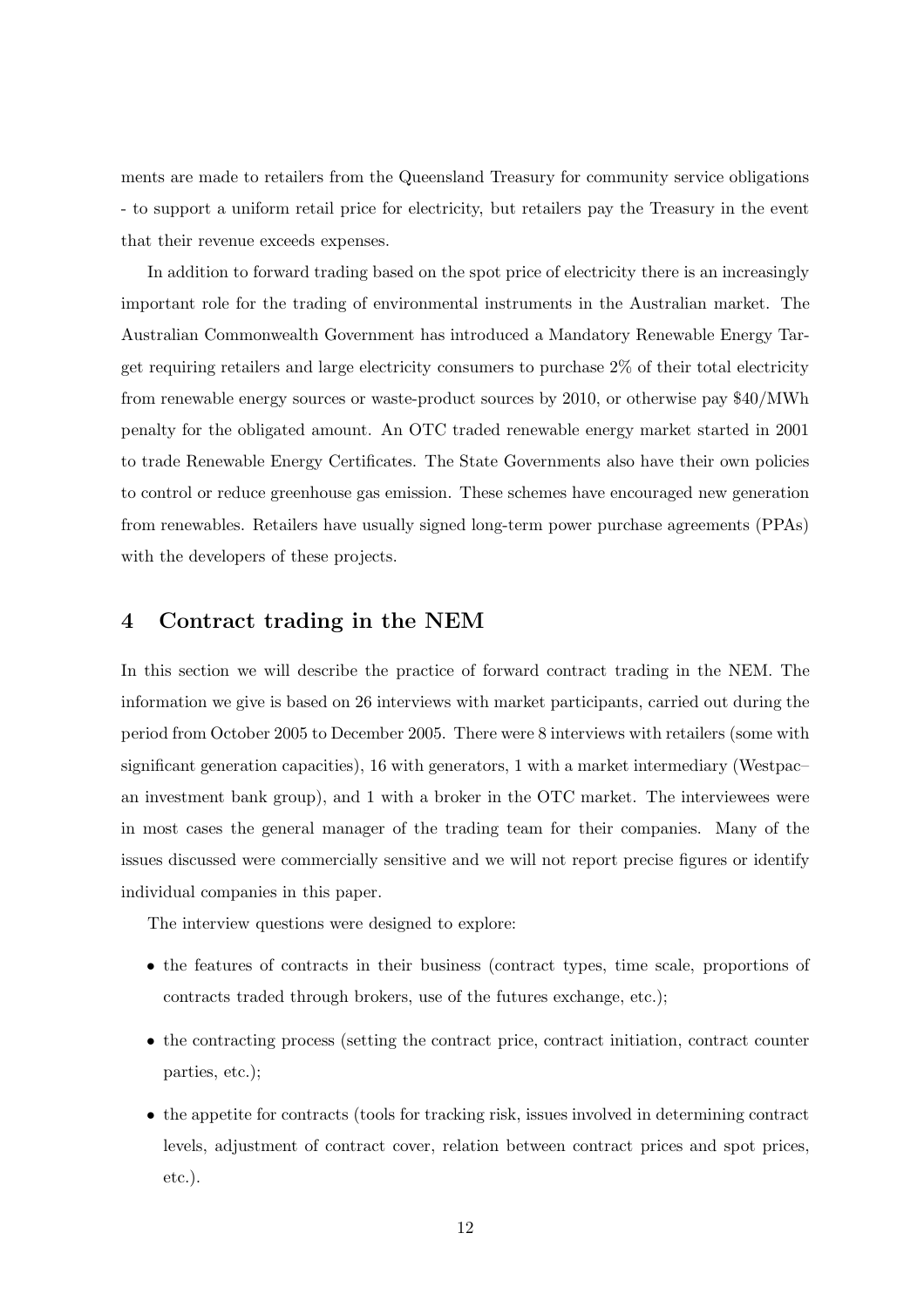#### 4.1 Risk attitudes and risk management

The financial risk to market participants arises from uncertainties with respect to both price and volume. A retailers' revenue is at risk if the spot price is very high and there is high consumption from end-users paying a fixed tariff. A cautionary example is the bankrupted load serving utilities in California in 2001 (see Borenstein (2002)). On the other hand a generator may be in trouble if the market price is too low (cannot recover investment cost) or if there is a price spike and at the same time the generator cannot meet the contracted amount due to equipment failures (for example, the bankrupted generators in the Midwest region of the US in June 1998 (see Michaels and Ellig (1999))). From the trading side, the credit risk of trading counter-parties is a great concern. OTC trades through brokers make it hard to appropriately price in credit risk, since prices are settled before the counterparty to the trade is identified. Finally we should mention that there are longer run uncertainties arising from regulatory risk.

Risk management is a centerpiece in all retail and generation businesses, who have wellestablished policies and procedures to manage risks, and implement trading strategies within the limits set by these policies. Market participants mentioned many different tools they use to monitor risk. These include value at risk (VaR) at various time windows (e.g., daily, weekly), stress testing (scenario simulation methods), earnings at risk, capital at risk (cash value at risk), and mark-to-market methods. The most often quoted methods were VaR, earnings at risk and stress testing. Typically risk limits are very closely monitored on a daily basis. For similar practices used in other countries, see Pedersen and Mo (2005) who used a questionnaire survey involving 37 companies from 18 countries.

Most retailers described themselves as (very) risk-averse. However, the attitude to risk and the risk management methods used may differ substantially from one company to another, especially between the State government owned businesses in NSW and QLD and the privately owned companies in SA and VIC. In general the government owned businesses are more risk-averse than the private companies. This may be a result of governments having more conservative risk attitudes. For example, the NSW Treasury has shown some concern about energy trading risk for its electricity businesses (NSW Treasury (2001)).

The majority of market participants operate both a 'hedge book' and a 'trade book'. Contracts in the hedge book are purely for the purpose of offsetting risks, while the trade book gives room for their risk management or trading team to try to make a profit from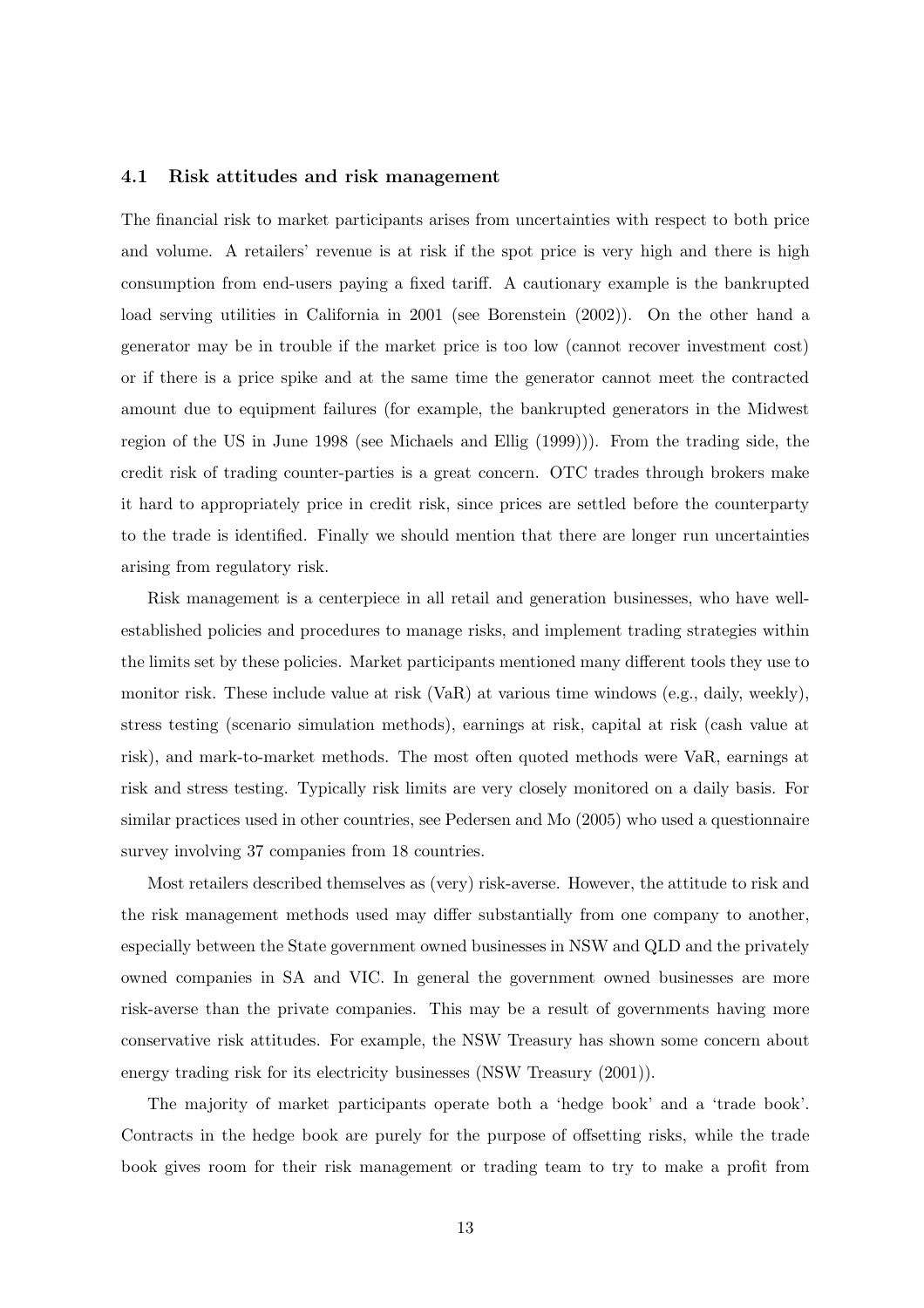these contracting activities. Often, the trade book is more closely monitored than the hedge book and the proportion of contracts in the trade book could be quite small, depending on the company's risk appetite. Operating a small trade book may also help in making better decisions on the larger hedge book, as one participant put it: "We believe that if you are active in the market then you are going to understand who is doing what and what prices are out there".

#### 4.2 The mix of contracts held

In this section we will give more details on the mix of forward contracts used by participants. We start by considering the direct bilateral trades. Longer term contracts can be for periods of between 5 and 25 years. Some retailers and generators have inherited long-term contracts from their parent entities or predecessors<sup>7</sup>. Where generators mentioned these contracts they were always 'out of the money'. A second type of long-term contract may exist between generators and large industrial users, such as aluminium smelters (consuming more than 10% of the NEM generation), pulp and paper, cement and glass industries. Also long-term contracts are necessary to ensure funding when significant new generation capacity is built. In some cases this funding is through PPAs (e.g. for wind power which is sold through the NEM but not dispatched through it), in other cases there are conventional swaps or caps that run over many years..

Overall direct bilateral trades are the largest part of the forward market: the interviews suggest that this form of contract accounts for about 50-60% of the total. But there is wide variation around this figure, with one generator saying that the direct bilateral deals now account for only 20-30% of its total contracting, while at the other extreme one of the retailers said that it does more than 90% of its total contracting in this way.

The majority of customized bilateral contracts may be described as medium-term and are for less than 5 years. Most of these contracts are hedging contracts between retailers and generators (which we discuss in more detail below). However generators also reported that they have contracts with other generators: for most this is a small part of their portfolio, but one reported that more than 20% of its total contracts were with other generators. The

 ${}^{7}$ For example, the Annual Report (2001, page 24) of the former Edison International, now IPM Australia Limited, owner of generating units in Victoria, Australia, states that it has entered hedge contracts with the State Electricity Commission of Victoria, selling 77% of its plant output under contracts commencing May 1997 and terminating in August 2014.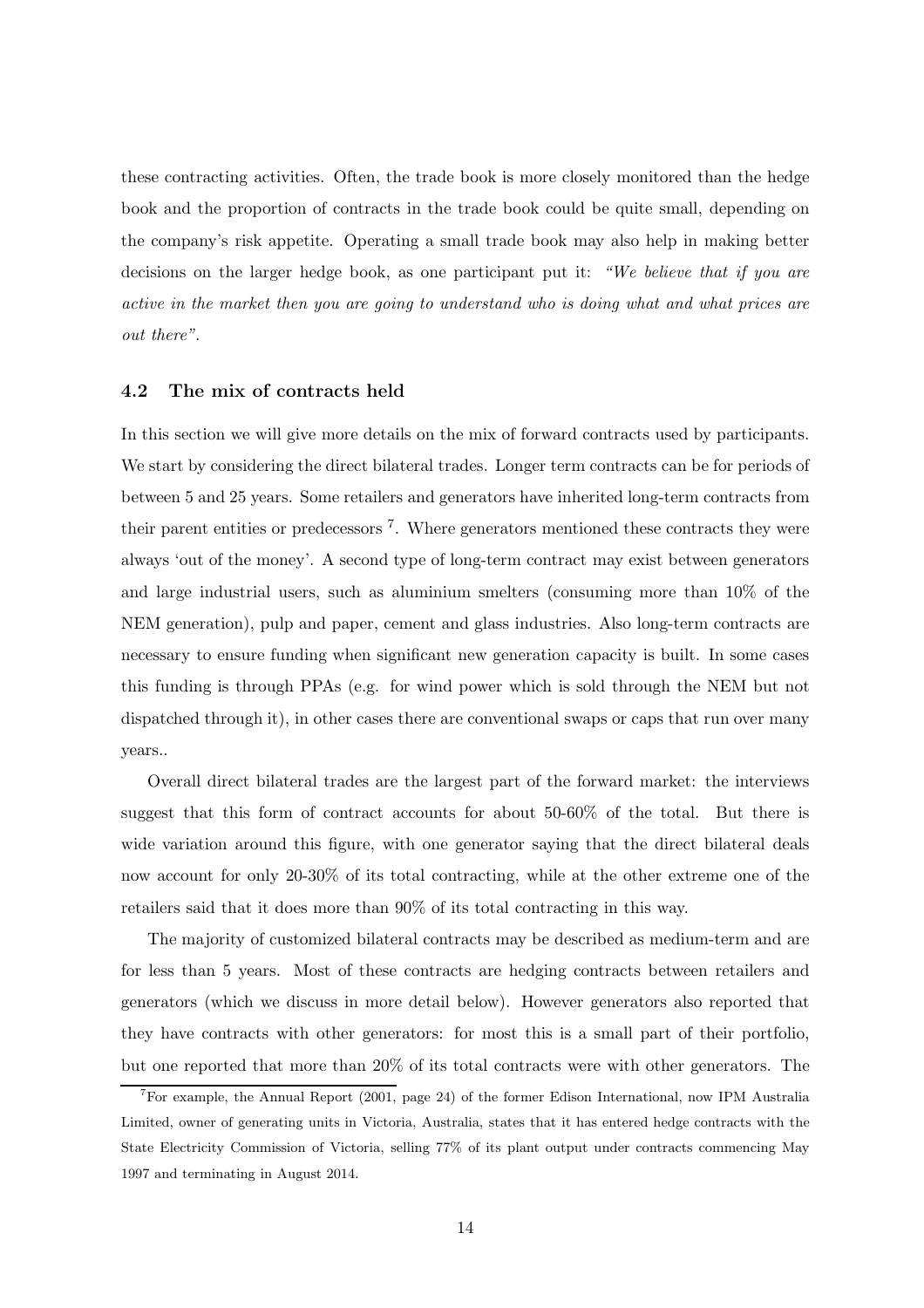position has become less clear cut as retailers, especially in Victoria, have begun to vertically integrate by buying generation capacity.

On occasion medium-term contracts are set up for a particular customer's load. However the normal practice is for a retailer to combine the load from different commercial customers and look for contract cover for the full amount, rather than making many separate contracts as new business is won.

The second component of the contract market are OTC trades made through brokers. These contracts are for the shorter term, less than 3 years, with the greatest liquidity 1 year ahead or less. The overall picture was that OTC trades through brokers accounted for about 40% of the total, but again there was a large variation between individual participants with one (generator) reporting that up to 70% of recent trades were through brokers. This part of the market has clearly become more important over the last few years, with significantly more trades being made in this way and good liquidity especially in the near term (next calendar year and next quarter). This is the market in which participants adjust their contract cover as more information on demand becomes available to them (sometimes this is driven by the need to stay within risk limits).

However exactly the same issues occur even at shorter time horizons of days or weeks. For changes in contract cover in the very short-term there is no liquidity available through brokers (or through the SFE) and participants will approach possible counter-parties directly. But this may result in an unacceptably high price, so these very short-term trades are comparatively rare.

The third component of the market are futures contracts traded in the SFE. This is the smallest part of the overall contract market, with some generators saying that they make no use of the SFE, citing either the lack of liquidity, or difficulties with margin calls on a daily basis <sup>8</sup> . For the participants we spoke to who use the futures market, it appeared that around 5% of their total trades were through the SFE, with the largest reported percentage being 15%. The anonymous nature of this market means that other companies might be trading on the futures exchange without this being apparent to market participants.

There is a tension between retailers and generators with respect to the preferred time frame for contracts. Generally retailers prefer short time periods and are not much interested

<sup>&</sup>lt;sup>8</sup>One NSW generator mentioned that State government requirement to get funds through the NSW Treasury Corporation made it expensive for them to operate in the SFE market where funding injections were required over time.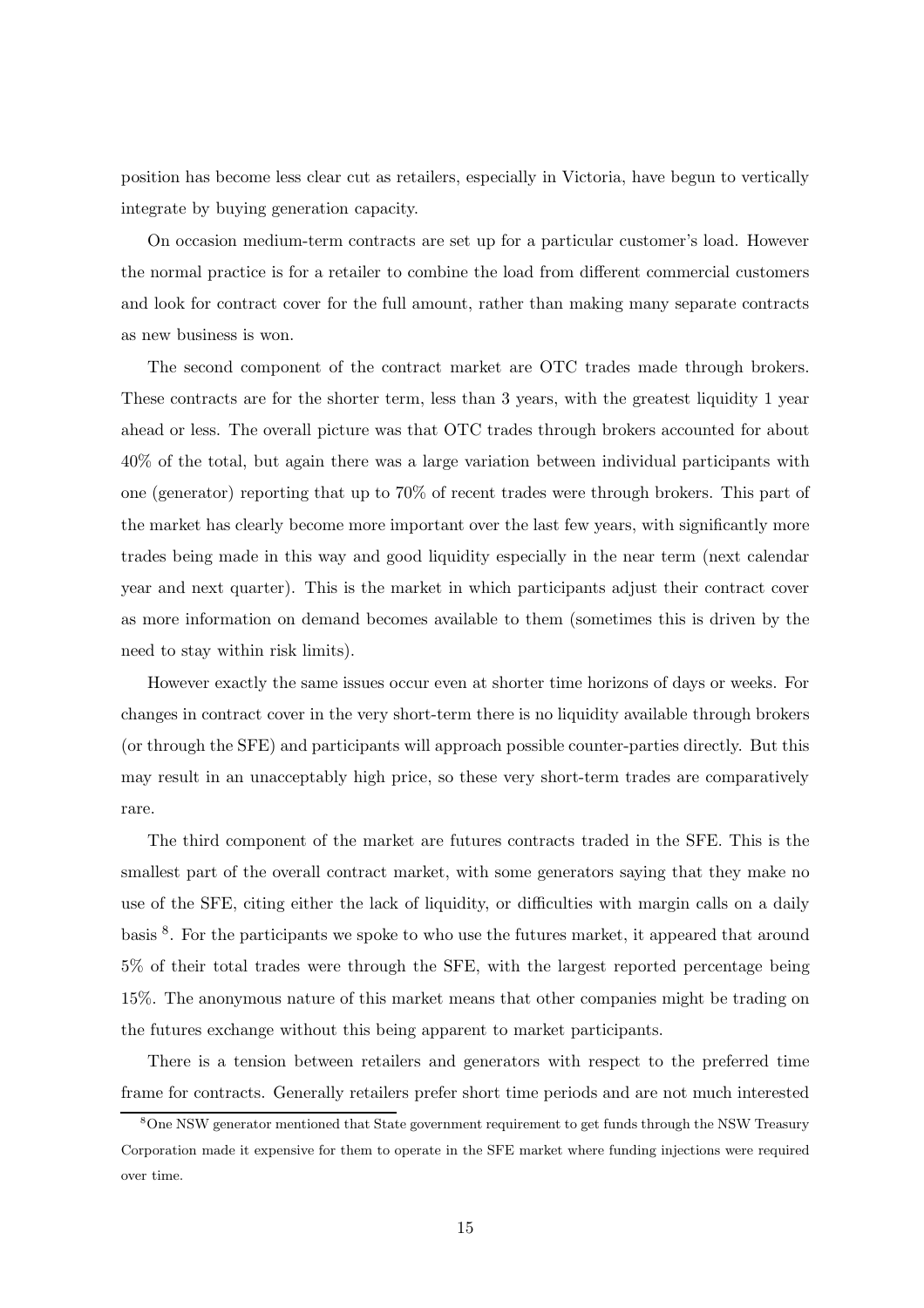in signing contracts for more than a couple of years ahead as this is the longest horizon over which they have some clarity on load profiles and over which demand can be forecast with a reasonable accuracy. By contrast generators would be happy with longer term contracts to ensure a stable and guaranteed cash flow to recover their fixed costs of plants, and in the case of investment decisions for a new plant a long-term contract is essential for bank funding.

There are a number of factors that make it hard to predict what will happen in the future. Not only are there possible changes in the market brought about by regulators (e.g. changes in the state based schemes like ETEF, or new environmental instruments), but there could also be changes in the supply-demand balance with new generation capacity. From a retailer perspective this makes it risky to enter a long-term contract at a price that may turn out to be significantly too high. As one participant put it: "Not too many people want to go out past three years, because the water is getting a bit murky out there."

Market participants, both retailers and generators, who are primarily hedgers will gradually build up their contract portfolios over time to manage price and volume risks as the market situation becomes less uncertain. For example, at one year out, they may want to be fully contracted (100% of final contract cover), two years out 60-70% contracted, three years out 20-30% contracted, and at four years out 5-10% contracted. But participants adopting this approach made it clear that this was a guide, around which they would vary considerably according to market conditions.

We also asked participants for an estimate of how much of their total contracts were in the form of swaps. Where specific figures were given (10 participants) they reported an average of 68% of contracts in the form of swaps (with the remainder equally split between caps and other options).

### 4.3 Hedging strategies

There are risks associated both with pool price volatility and also with changes in system load (volume risk). Both retailers and generators are exposed to volume risks due to demand fluctuations, which are strongly correlated to weather conditions and usage patterns. Retailers in particular are at risk for the uncontracted load when the spot price goes high. Therefore, an accurate forecast of their own load is necessary in managing the volume risk. Generators' risk comes from a failure to meet their contracted supply due to planned or unplanned outages or network problems reducing their delivery of power to contracted customers.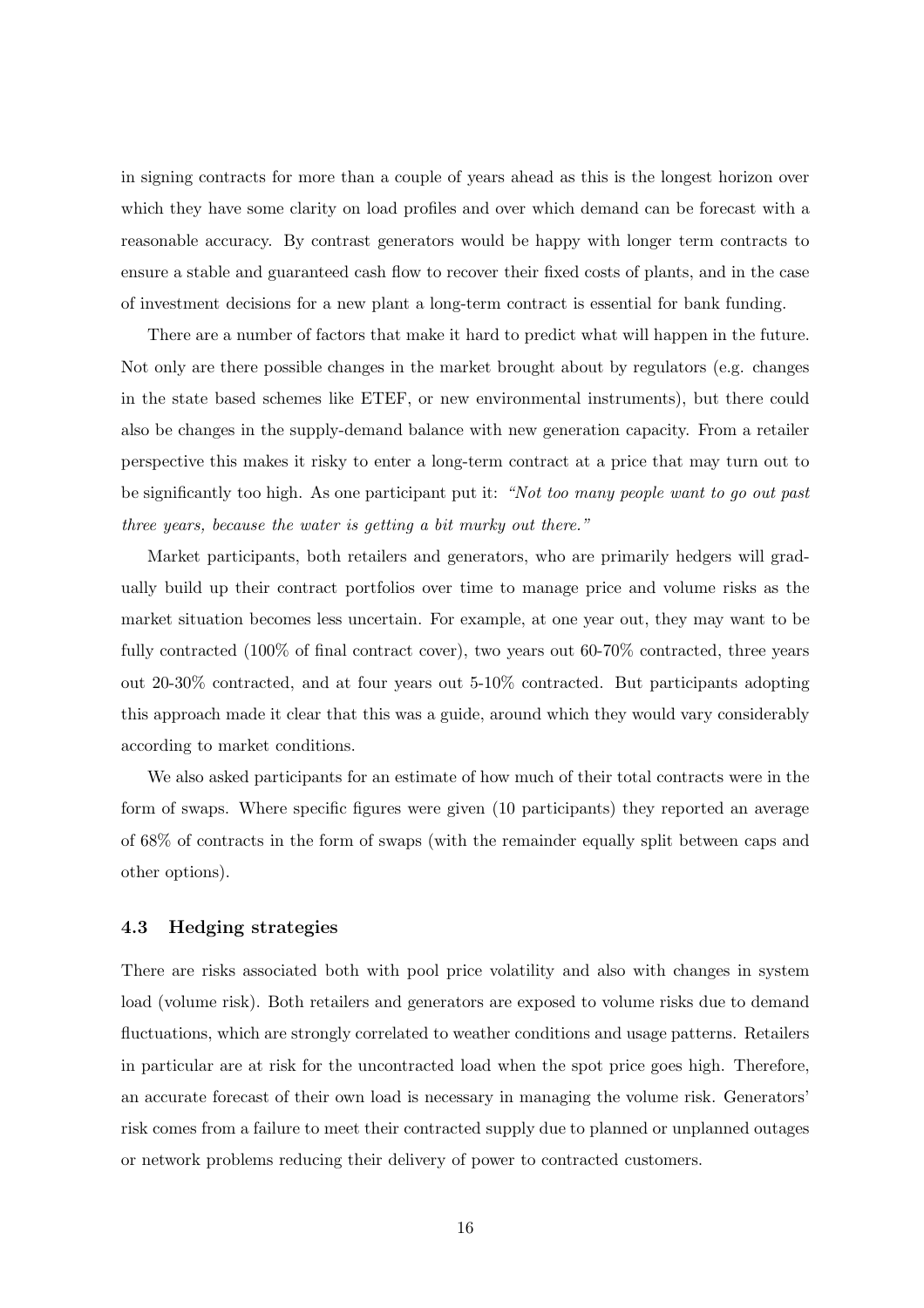To understand the nature of the strategies employed it is helpful to bear in mind that the price risk is not symmetric. The largest risk is associated with high prices, with occasional peak pool prices of \$10,000 per MWh (the price cap, which is called VOLL for Value of Lost Load) over against an average level (at a time of day with peak demand) of \$40 to \$50. Thus the distribution of prices is highly skewed and the risk is correspondingly one-sided. The other point to bear in mind is that generators differ substantially in their operating characteristics.

To illustrate the effect of a simplified hedging policy consider an example with two generators and one retailer. There is a base-load generator having four units each of size 150 MW and a peaking generator of size 150 MW. The retailer has a demand profile which varies according to the weather. Figure 2 shows the 95% load profile, the (median) 50% load profile and the 5% load profile for a particular day. This is the load that the retailer wishes to hedge. Suppose that the retailer has a flat swap contract with the base load generator for 300 MW at a price of \$35 per MWh and a peak swap contract for 150 MW at a price of \$50 per MWh. In addition he has a \$300 cap contract with the peaking generator for a further 100MW at a payment of \$5 per MWh. Thus the retailer pays a premium of \$500 per hour to have this contract, but receives  $$100(p - 300)$  per hour if the pool price p is above \$300.

As the figure shows the net effect of this is that the retailer's 95% load profile is always covered with either swaps or caps. The \$300 cap only comes into play when the pool price goes higher than this - in the Australian market if this happens the price will frequently get to VOLL or near to it. This is the reason for the relatively high price for a cap which is so far above average price levels.

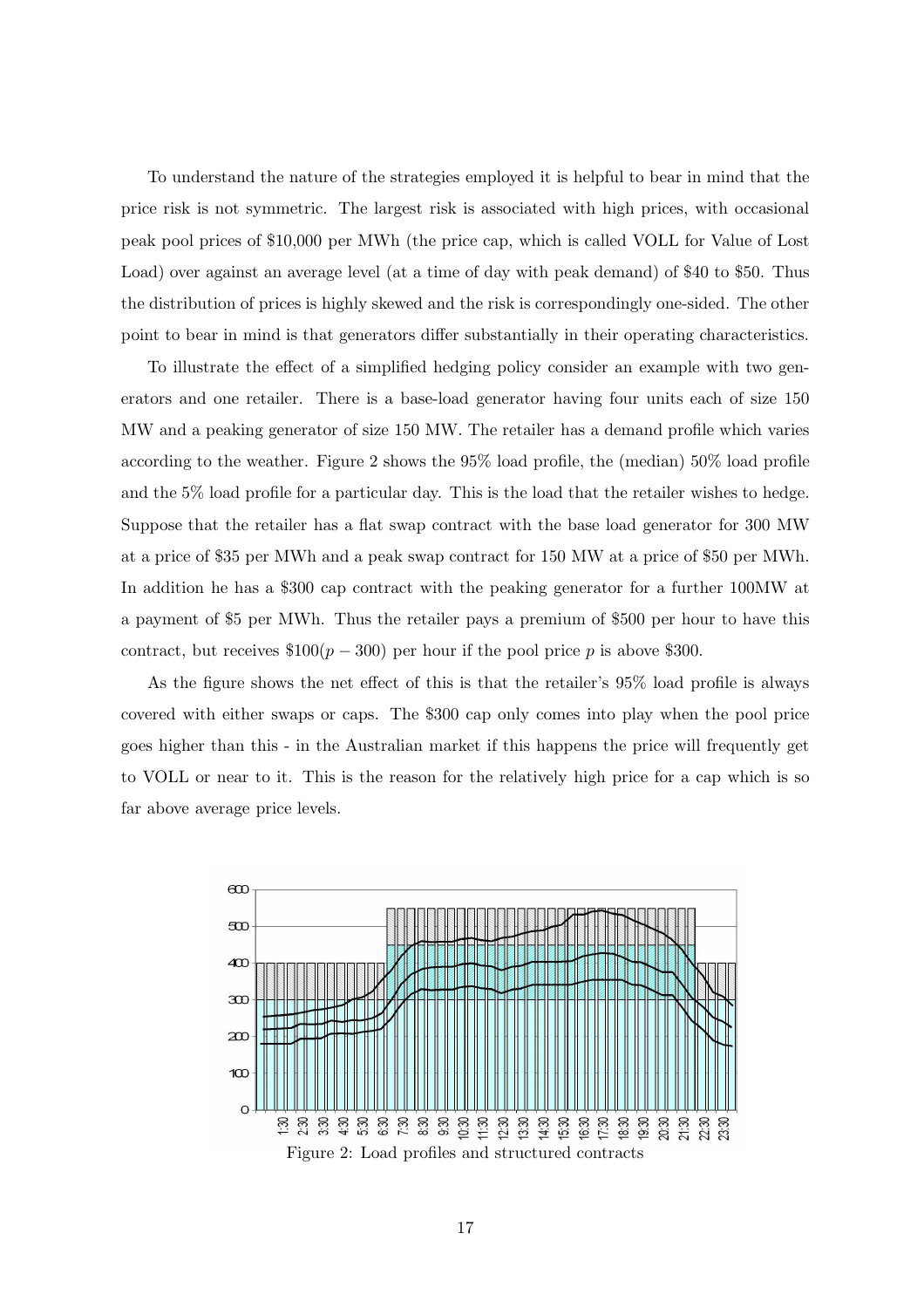Consider the situation for the retailer for the half-hour starting at 17:30. The total swap cover is 450. On a median day load is 425. But on a 95% hot day the load is 540. The table below shows three scenarios for this half hour assuming that the retailer receives from its customers an energy payment of \$50 per MWh. Notice that since this is a half hour period, dollar amounts are divided by two.

| Scenario | load | pool   | Retailer                    |           |           |            |          | Profit (loss) |
|----------|------|--------|-----------------------------|-----------|-----------|------------|----------|---------------|
|          | (MW) | price  | receipts:                   |           |           |            |          |               |
|          |      |        | Pool                        | Flat swap | Peak      | $Cap$ con- | Customer |               |
|          |      |        |                             |           | swap      | tract      |          |               |
| Average  | 425  | \$48   | $-\$10,200$                 | \$1,950   | $-\$150$  | $-\$250$   | \$10,625 | \$1,975       |
| Hot      | 540  | \$60   | $-\$16,200$                 | \$3,750   | \$750     | $-\$250$   | \$13,500 | \$1,550       |
| Extreme  | 570  | \$9500 | $-$ \$2,707,500 \$1,419,750 |           | \$708,750 | \$459,750  | \$14,250 | $-\$105,000$  |

So, with this arrangement, the retailer has a sufficiently large amount of contract cover to make profits even on a hot day when pool prices are at \$60. If there is an extreme weather event and prices go to \$9500 per MWh at the same time as the retailer's load goes higher than its total cover (including \$300 caps), then the retailer will make a loss.

We can look at this situation from the generators' perspective. Suppose that the base-load generator usually operates 3 units during the night and 4 units during the peak period <sup>9</sup>. Holding these contracts with the retailer will essentially lock in a price for three of its units and leave just one unit exposed to variations in the pool price. This means that three of its generation units can be offered into the market at a low price, to ensure that they are dispatched, without the risk that pool prices are so low that it cannot recover its costs. For a generator that needs to keep a steady income stream this is very desirable.

Suppose that the peaking unit has relatively high running costs and can only make money if the pool price is more than \$80 per MWh. By signing a \$300 cap contract this generator has an income stream whether or not it is turned on (though it does not forego the opportunity of making a substantial profit, up to \$220 per MWh, when it is running). For this generator the risk is that pool prices never (or very rarely) become high enough to enable it to run, and the cap contract mitigates this risk.

This example illustrates how the retailer and base load generator are natural hedging counter-parties for swap contracts and the retailer and peaking generator are natural hedging counter-parties for cap contracts. However there are endless variations on the basic theme we have outlined, and we mention a few of them here.

<sup>&</sup>lt;sup>9</sup>The peak period is defineed as  $07:00-22:00$  on working days. The remaining time is offpeak.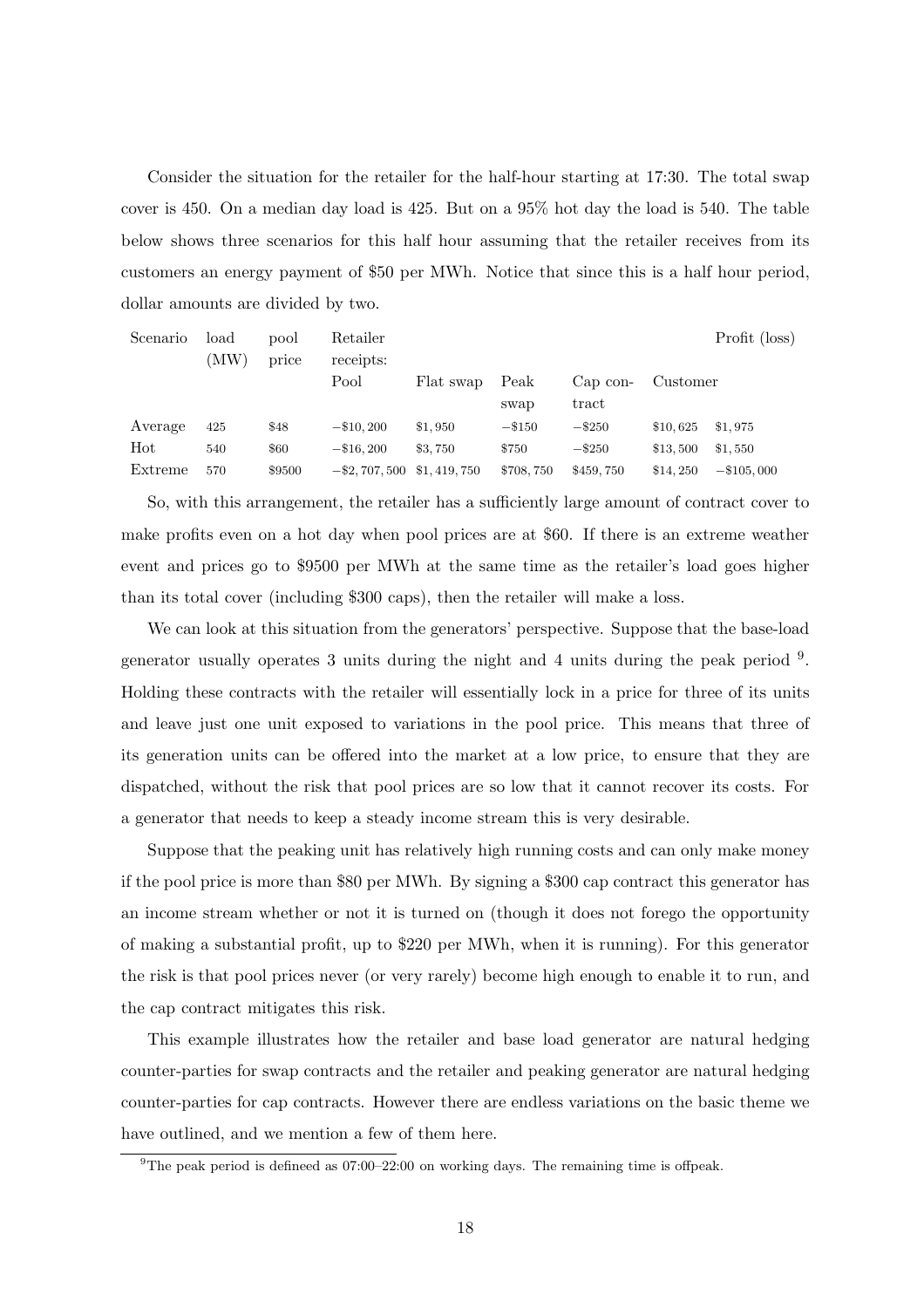- Swaptions can be used instead of caps they have similar effects.
- Some retailers own peaking generation capacity this is nearly equivalent to having a cap contract for the capacity of the generator. In a similar way some retailers have contracts enabling them to call up certain embedded generation facilities, like back-up units in big shopping centers.
- Some swap contracts are set up with a profile for each half hour of the day. This enables the retailer to more closely match its demand profile - we say more about these structured products below.

Retailers generally wish to have hedge cover which matches their load profile reasonably closely, leading to a requirement for shaped products. However a generator would prefer to have a flat profile, matching its likely generation capacity, and will charge more for the shaped product. This is because, when a generator sells a swap with tapered load at the shoulders of the demand profile, then it will be very hard to find potential buyers for the remainder of its capacity. There are however a variety of other structured products that might be more attractive to a generator and still have the desired outcome for a retailer. Some products mentioned by participants were:

- The shaped product may be defined in terms of the overall load in the system (at the generator's node), e.g. the swap quantity could be set to increase by 10 MW for each 50 MW of additional system load above some level.
- The swap may be activated with a trigger, so that it only becomes operational when system load is high or there is a high temperature event.
- The swap may contain a degree of 'optionality'. For example, for a call fee, a retailer may be able to nominate how much energy is required for a swap on a half hour by half hour basis. This would be negotiated with a time window, e.g. the nomination must be made at least 10 minutes before the start of the half hour. The retailer then exercises the swap only when a high load is anticipated, and a peaking generator has enough warning to start up, so that its physical generation matches the generator's hedge and it is protected from a price spike.

There is a degree of ambivalence in relation to shaped products. Some market participants believe that the higher price is not worthwhile. Retailers would do better to manage significant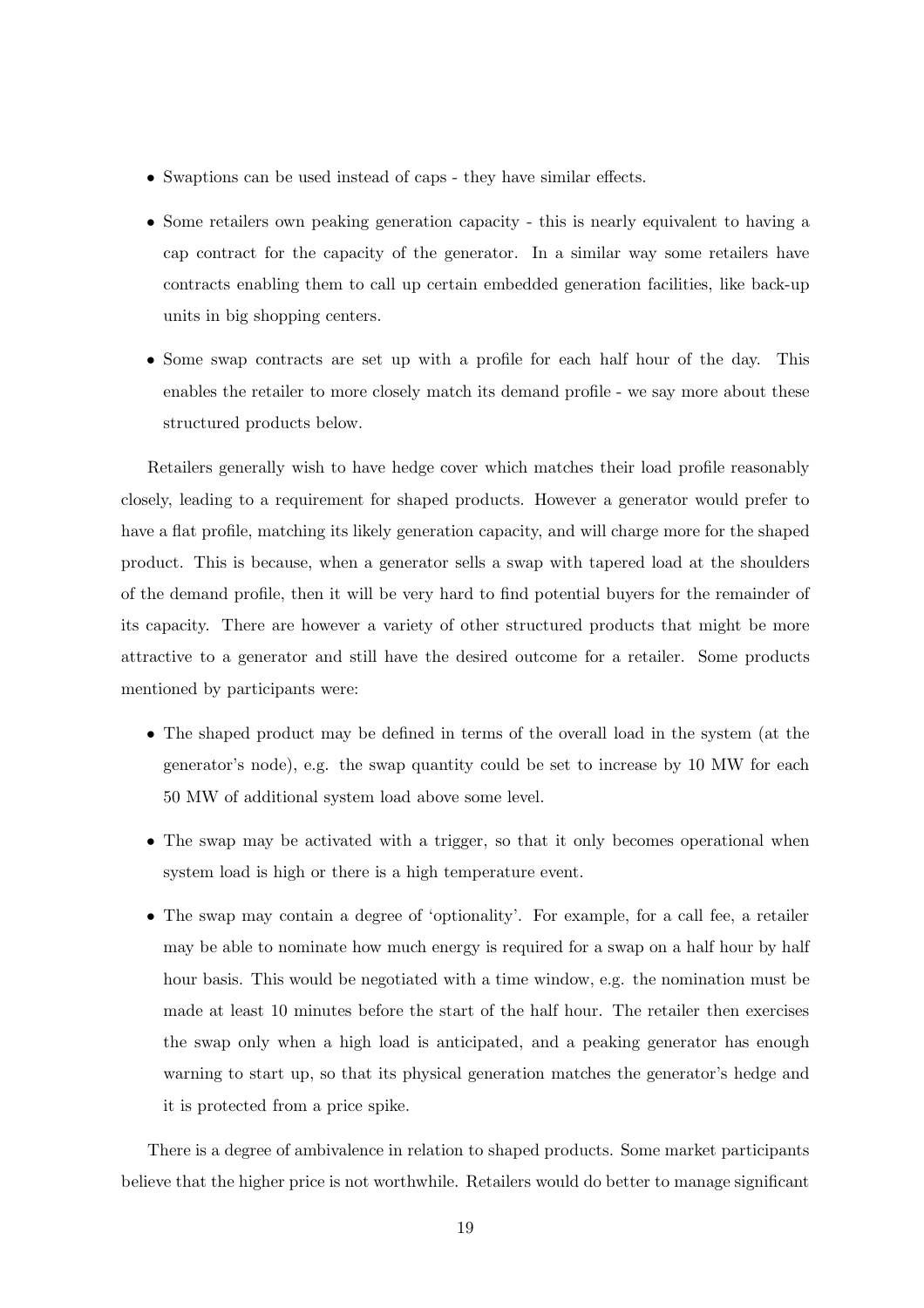risk associated with load profiles through derivatives instruments, rather than entering into complex deals with generators, which might take weeks to agree. Certainly one difficulty faced by retailers with significant contestable load is that large customers may be won or lost which can effect their anticipated load profiles at relatively short notice. Moreover overall trends in demand and updates on weather forecasts contribute to retailers wishing to fine-tune their contract cover as they move closer to real time. But a structured product is unique and there is no opportunity to adjust the profile of cover through the futures or broker-traded OTC market. Thus it may not be surprising that the total amount of structured product is limited with, from the responses we received, an average level being about 20% of structured product (though one generator commented on the increasing demand for profiled swaps).

It is possible to see the forward market as mechanism for allocating risk in the most effective way. Our discussion so far has concentrated on the risk positions of generators and retailers, but there is also a role for large consumers. This is an area in which the NEM is changing. Perhaps as a result of the activities of consultants a greater number of customers now seem prepared to carry some additional risk, through an increased exposure to spot prices, if this means a reduction in overall costs. This is particularly important for customers who have opportunities to shed load through changes in their operations. For large industrial customers (say greater than 5 MW) it has become commonplace for them to have contracts with a provision for load curtailment. Under this arrangement the retailer will contact the customer in the event of a price spike and ask them to reduce their load. Then the retailer and the customer share the net benefit according to the terms of the contract (perhaps on a 50:50 basis).

For example, given the extreme scenario in the example above, the retailer might suggest to a large customer that it shed load and be rewarded at half the difference between pool and its energy charge of \$50 a MWh. A customer who could reduce load by 5MW for half an hour would then receive a total of \$11,812, with the retailer gaining the same amount. If the overall system load was reduced enough for generators to be dispatched at a lower point on their bid curves then this load shedding arrangement might lead to a reduction in peak prices, in which case the gains to the retailer could be even greater. But leaving this effect aside, from the retailer perspective, load shedding operates as a partial cap.

Just as there is a risk to a retailer who is under-contracted when the spot price peaks, there can be a matching risk to a generator who is over-contracted when there is a price spike.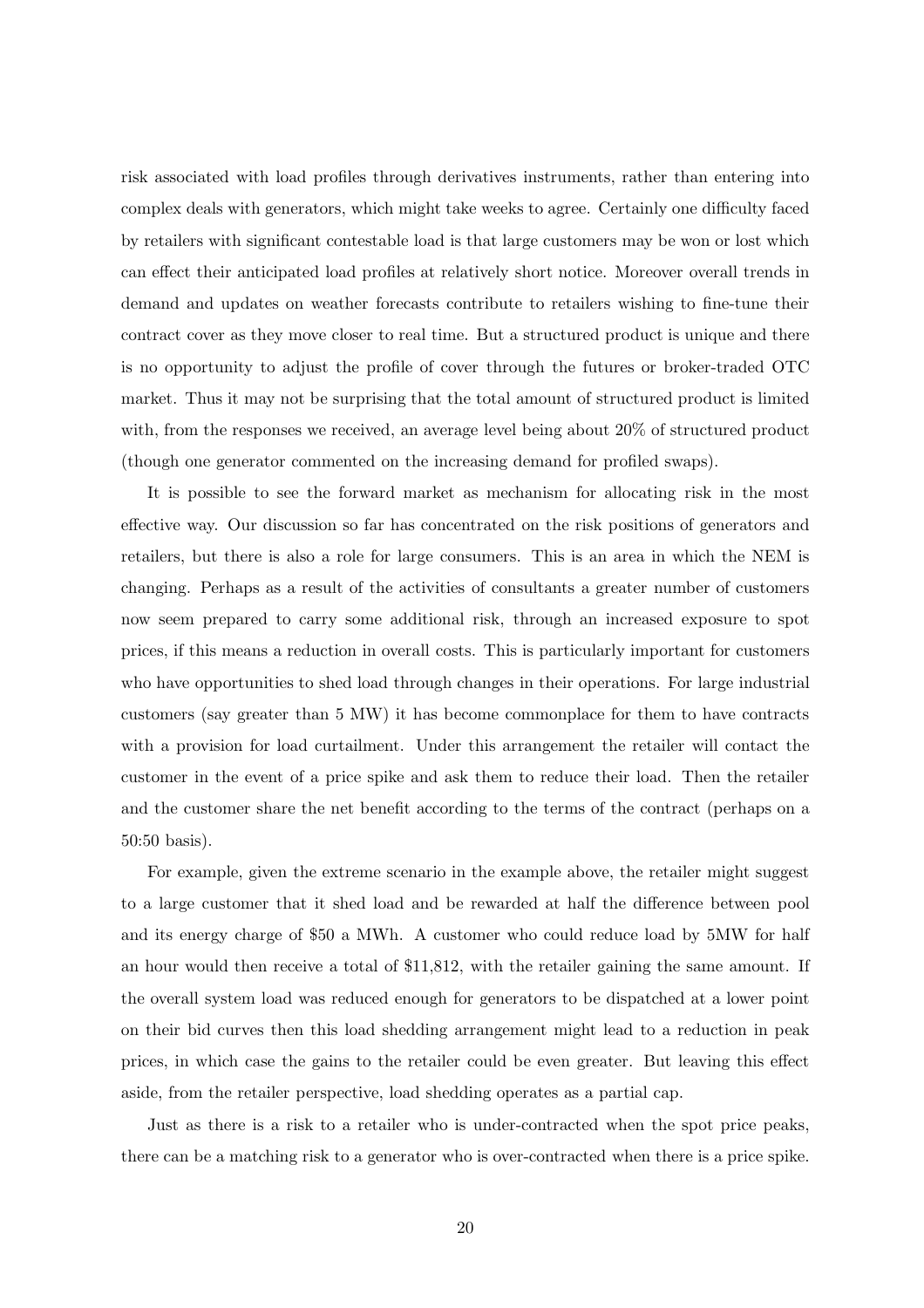Provided a generator dispatches to the pool an amount that is at least equal to its contract position, then it has nothing to fear. Thus generators in their hedge books will not contract for more than their capacity. But a base load generator is at risk if it is fully contracted and there is an unplanned outage (i.e. a break-down of some sort) and at the same time the pool price goes very high (which is exactly what might happen if the outage causes supply shortages). In this scenario the generator could lose very large amounts of money. For this reason most generators are unwilling to be fully contracted. They often adopt an  $n-1$  strategy which means that they contract only up the level that they can supply from all but one of their generation units - hence giving them protection provided no more than one of their units fails at the same time.

Of course, a strict  $n-1$  strategy may not be suitable. For those generators with only a couple of units, it may not be a good strategy to leave one unit fully uncontracted. In this case, they may simply leave some proportion, say 25% of their total capacity not covered by contracts. For generators with many more units, they may leave more than one unit uncontracted. For example, a generator might have 8 base load units and leave 1.5 units uncontracted. This balance of risk will typically be considered carefully, often using some simulation methodology.

Nevertheless, even if this is the position for their hedge book, a generator may still decide to take on additional risk as part of its trading strategy, and choose to enter contracts greater than its installed capacity. Generators who do this may well trade outside the region in which they are located and may also be active in the SRA market (see below).

In market conditions in which there is a high demand for forward contracts from retailers there may well be a substantial price premium that encourages generators to become more fully contracted. There are a number of alternative ways in which a generator can try to moderate the risk of an unplanned outage:

- One possibility is simply to have an insurance contract, possibly with an intermediary like Westpac.
- Alternatively a generator may have contracts of some sort with other generators to take over the capacity that they have contracted but cannot meet during their outage period. These are natural counter-parties for this risk, since an outage at one generator will be likely to result in higher prices and higher demand for other generators.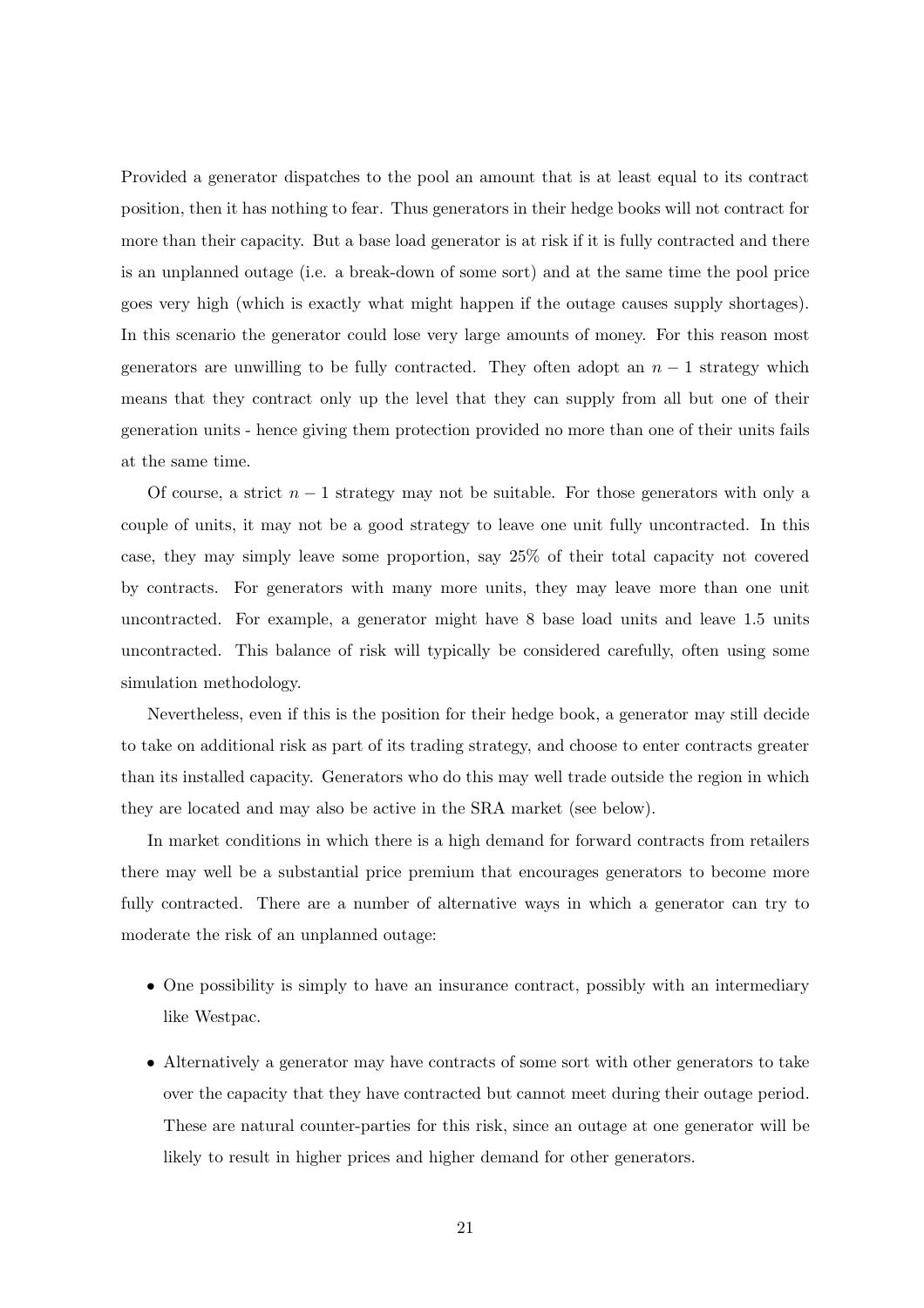• A third possibility is to use a *force majeure* (FM) clause in the contract, so that the contract does not operate in the event of the generator being unable to supply. FM clauses used to be widely used in Victoria, but most retailers state that they do not want these clauses included in their contracts. However, participants report that FM clauses are still in use in some bilaterally negotiated, large contracts in Queensland, SA and Victoria. In some cases a type of FM clause is used that only comes into play when a generator is unable to supply through line or network problems (thus excluding generator faults). In other cases an FM clause may be signed in a contract between a generator and retailer if a large industrial customer decides that they will wear this risk for the benefit of a lower price.

In some other markets (see Energy Information Administration Report (2002)), insurance and contracts with multiple triggers are used to manage forced outages. For example, a doubletriggered contract may be exercised when a forced outage has occurred and the market price has exceeded the preset level.

Outages can be of many types. In the case of planned outages for maintenance there will be a schedule that goes out for 2 years or more. This allows enough time to adjust contract cover for the period in question. However there are circumstances when a generator is obliged to take a generation unit out with only a short warning (days or weeks). As we mentioned earlier, in this case a lack of short-term liquidity may force the generator to approach other market participants for a short-term contract on a bilateral basis, when the price is likely to be quite high.

From the interviews we carried out it seems that on average base load generators are about 70-80% contracted. This can be compared with Table 2 which gives estimates of aggregate contract covers in various markets. Note that PJM, New England and New York all have vertically integrated generation and retail businesses. Generators in the UK also have their own associated retail arms.

#### 4.4 Setting the contract price

Contract agreements are reached through bilateral negotiation, with retailers more often initiating the contracts and approaching the generators, rather than vice versa. This happens because of the asymmetric form of the price distribution, and the risk of price spikes - broadly speaking a retailer cannot afford to be under-contracted, whereas a generator cannot afford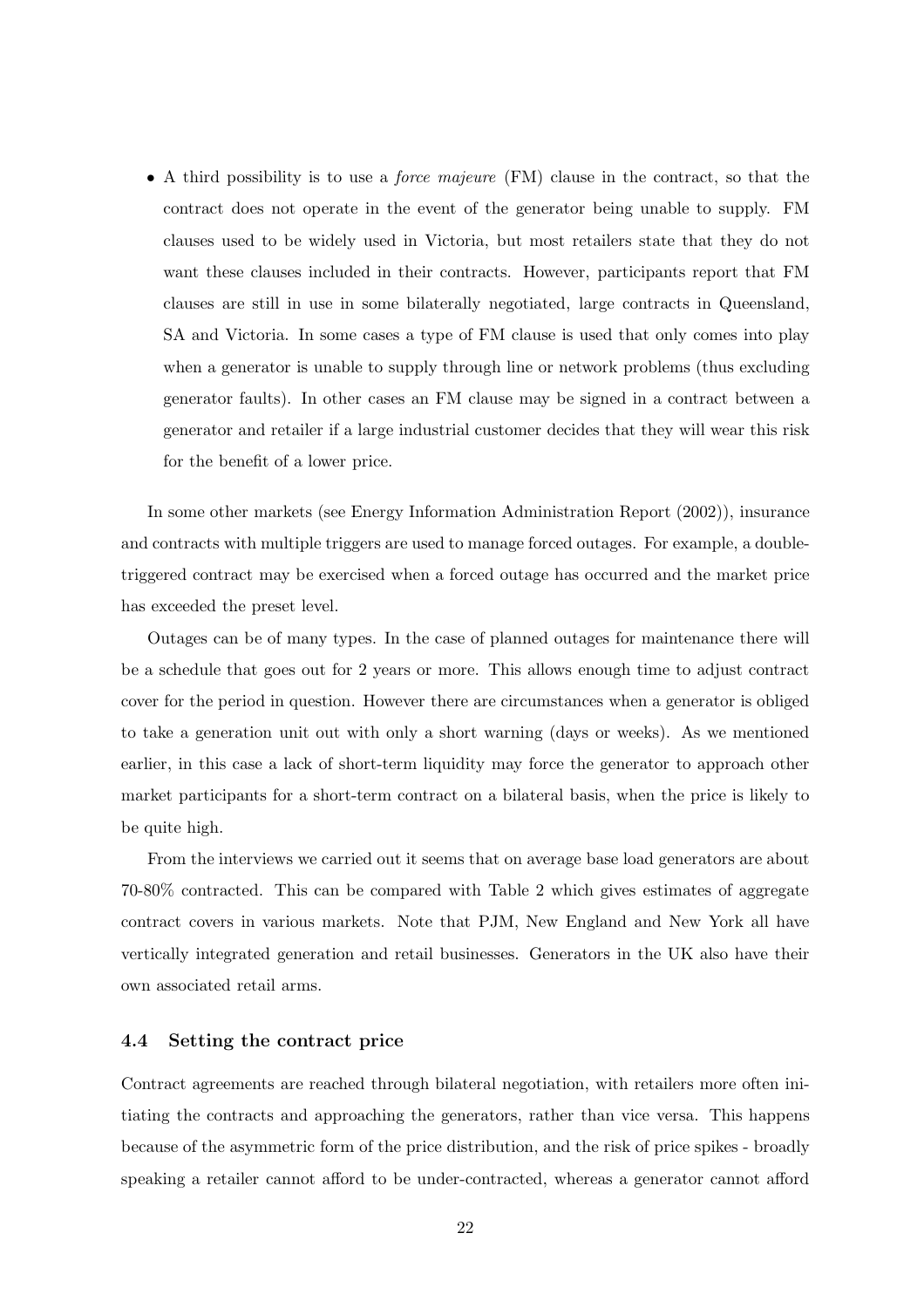| Pool Market (year)    | NZEM (1999)     |    |                 | UK   PJM $(2001)$   CAISO $(2001)$ | NEISO(2004) | NYISO(2002-2004) |
|-----------------------|-----------------|----|-----------------|------------------------------------|-------------|------------------|
| contract level $(\%)$ | 80 <sup>a</sup> | 95 | 82 <sup>c</sup> | 90 <sup>d</sup>                    | 79e         | $82 - 92$        |

<sup>a</sup>Business Activity Statistics (1999)–reference report, New Zealand, June 2000.

<sup>b</sup>Introduction to the UK electricity market, Electricity Association, 2002.

<sup>c</sup>in PJM, participants have two options: bilateral contracting or bidding to the spot market. Only 28% of trading volumes are through the spot market according to Byrne and Yu (2005). All major generators are vertically integrated with their retail arms.

<sup>d</sup>of their "net short" positions, and they normally have more than 60% of the load covered by their own capacities or contracts predated the restructuring started in April 1998, see Borenstein (2002)

<sup>e</sup>New England ISO, 2004 Annual Markets Report, ISO New England Inc, 2005

 $f$ New York ISO, 2004 State of the Market Report

Table 2: Level of contract covers in overseas markets

to be over-contracted. However, once a relationship has been established, the generator and retailer may talk to each other on a regular basis regarding contract issues. As the retailers know their load profiles and have information on interruptible load, they are able to design specific structured products and then take these products to generators to negotiate contract prices. It is interesting, however, that one generator commented on reducing levels of direct contacts with retailers, as the use of brokers increases.

The contract price is obviously critical, but how do the counter-parties agree a strike price for their contract? We found that participants bore in mind a number of factors. The starting point is to ask what is the market price for a contract. Since the majority of contracts are signed bilaterally this information is not public, which makes it harder to find the right price. The Australian Financial Markets Association (AFMA) publishes electricity forward curves based on a poll of NEM participants' opinions and brokers may provide additional price analyses as well. In addition, the SFE's bid/ask spread provides price guidance. However some participants indicated that the AFMA forward curve can be misleading, and price discovery either through the SFE or through offers appearing on brokers screens, is problematic, partly because the market is illiquid in the longer term. Some retailers mentioned that for the price discovery purpose, they may split the quantity that they want to contract between the different channels available. Generators may also want to diversify their contracts among different counter parties, but for credit risk reasons.

Another complicating factor in pricing direct bilateral contracts, is that they are often for significantly larger volumes than for contracts through brokers. There are two alternative and opposing views on what this does to the price. Retailers may argue that there should be a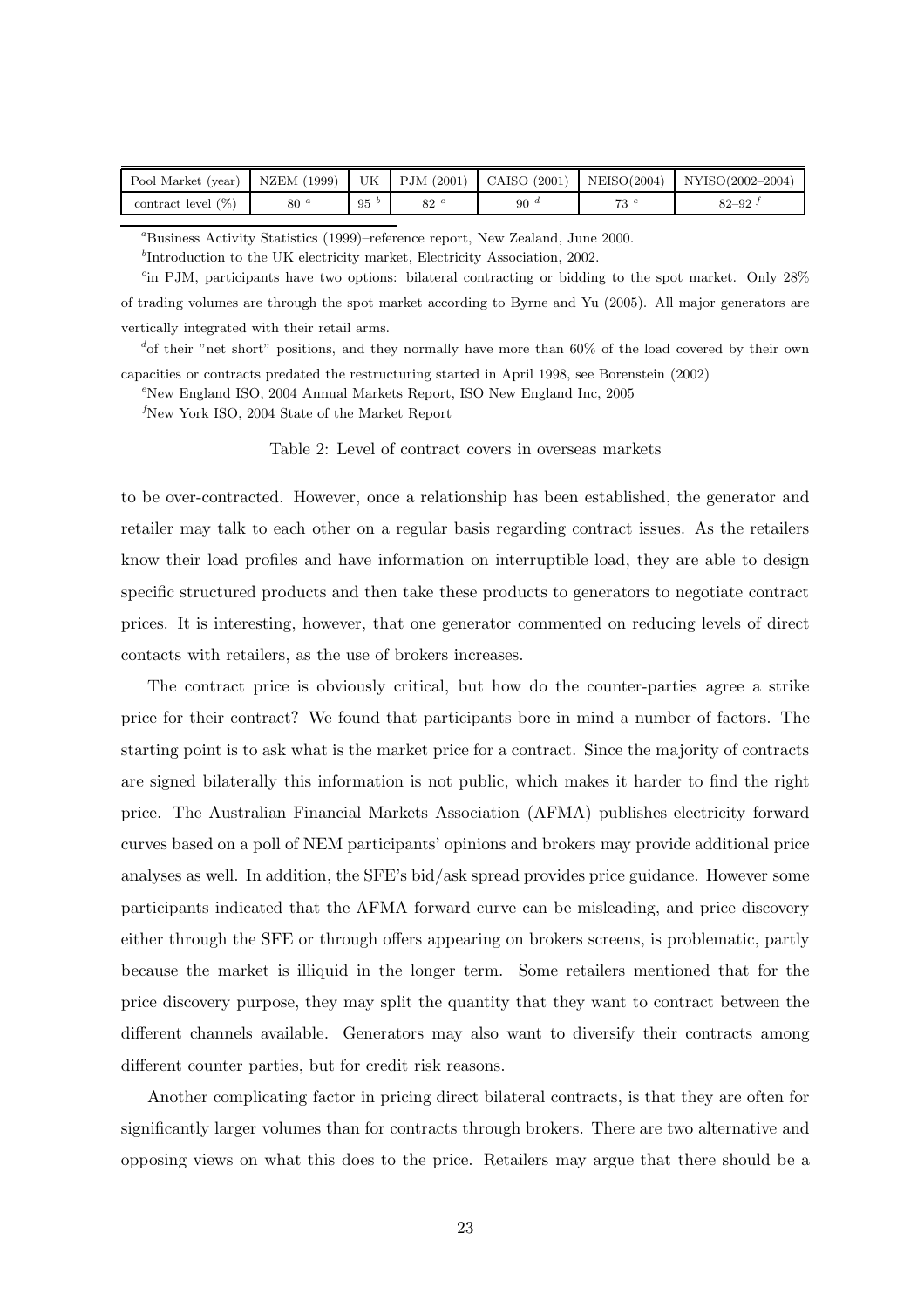further discount on the price associated with the large quantity. In this context a discount can be seen as reflecting the cost of the risk that a generator runs in trying to build up the same position over time through smaller trades. An alternative (generator) view is that the retailer should pay a price premium for the larger quantity of hedge. Even if a lower price is available for, say a 10MW contract through a broker, if the retailer keeps going back to the brokers' screens for trades, then the price will rise after the first few deals as generators respond to the increased demand for this particular product.

Alongside the view of the 'going rate' for a particular contract, represented by some combination of recent deals done, bid/ask spreads and the AFMA forward curve, market participants will also hold their own view of the correct price for that contract. This is related to what they expect to happen to the forward curve in the future. The most important underlying factors are the available supply and demand. Thus a trader will compare the market price with his or her own estimation of where this price will move in the future to decide whether to accept it. Most of the time traders have some flexibility to delay or bring forward the contracts they are signing for a particular period in the future.

The ability to choose the time at which a contract is signed is limited, however. Since all market participants are working within well-defined limits for certain risk measures, they may find themselves forced to change their contract position with relatively little notice. Moreover the necessity to end up with a solid hedge position will force participants to sign contracts for a given period as that period approaches. This brings into play the issue of the supply and demand for contracts. The hedge requirements from both sides of the market drive this contract supply-demand balance. Thus if the retailer demand for flat or structured product is greater than the generator willingness to supply, then contract prices are pushed up and generators will look again at their risk position with respect to outages and may decide to sell more contracts, perhaps using some of the methods mentioned in the previous section to deal with the outage risk. One participant described this as the situation in NSW at the time of this study: "Generators are getting to the envelope of where they really want to sell at".

It is noticeable that participants give varying responses to questions about their use of FM clauses, in a way that reflects the contract supply and demand balance. Having fallen out of use during recent years as the supply position has been relatively benign, a couple of participants mentioned their willingness to consider FM clauses, specifically as a way of achieving a higher degree of contract cover at times when there was a shortage of generator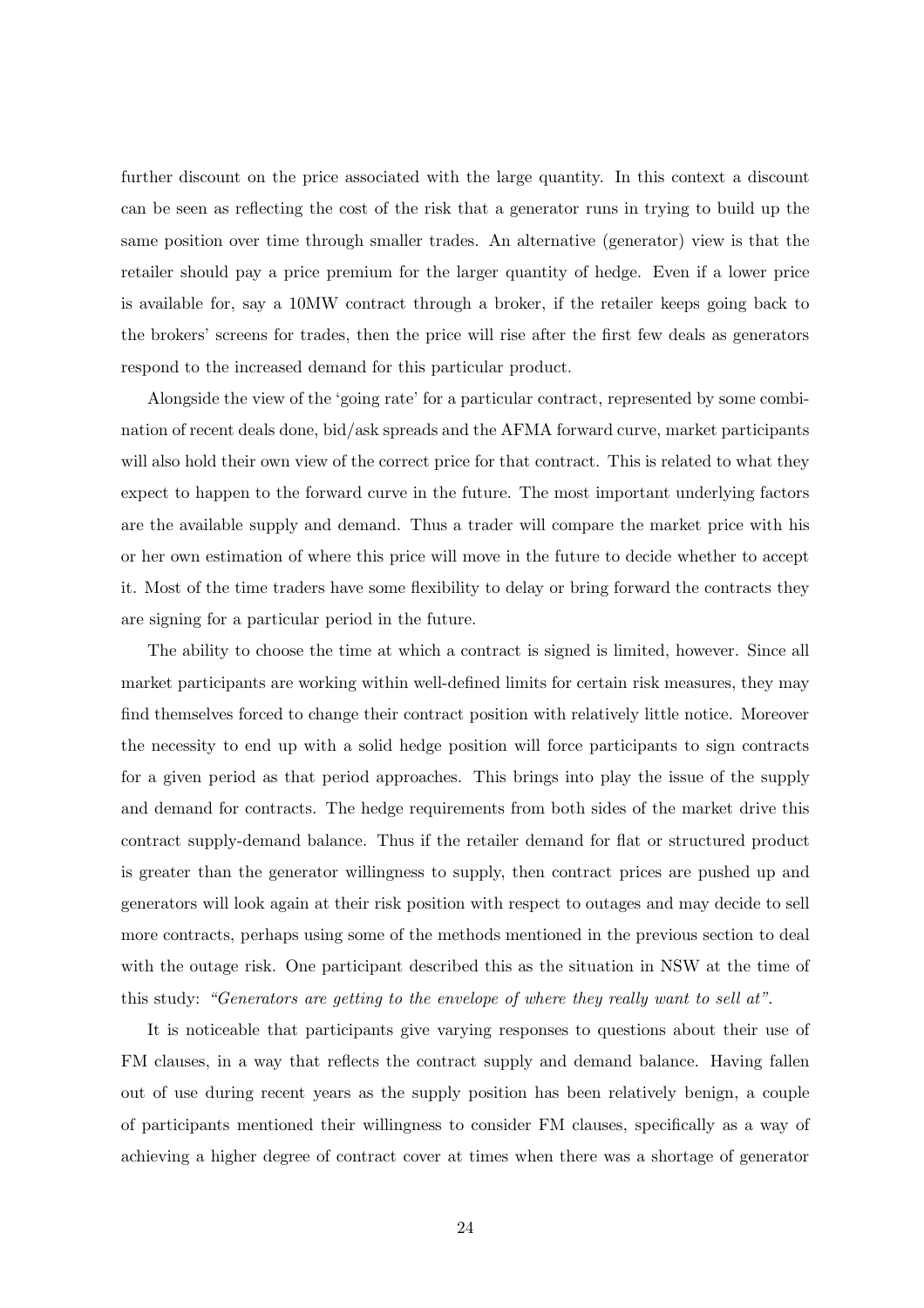contract capacity.

Setting prices for very long-term contracts poses particular difficulties. Whatever the varying limitations of different estimates of the forward curve, no one has any confidence in being able to predict this more than 4 to 5 years out. When new generation capacity is built it is necessary to look at funding over a period of 15 to 20 years. Over this time horizon pricing becomes a matter of a generator recovering costs and making a reasonable return. Hence contract prices are based on calculations of capital and operational expenses. Whatever the time span for the contracts, in price discussions generators will be acutely aware of how much they need in order to cover their financing requirements, and generators likewise will try to lock in a margin against the retail price they charge.

The price volatility of an underlying commodity or financial instrument is often used in academic literature (see Energy Information Administration Report (2002), Eydeland and Wolyniec (2003), Pindyck (2001)) as an indicator of market risk. Therefore the contract price in a more volatile period may be higher than that in a less volatile period. This is evidenced in our interviews. In fact, a number of participants told us that they model and closely monitor the volatility of the spot market prices. Based on this perception, generators may bid in a strategic way to increase the volatility of spot market prices in order to push up the price in the contract market.

The spot market price influences expectations of the spot price in the future and will have an impact on forward contract prices. However, looking at the market data shows that the connection between spot and forward prices is not straightforward or immediate. There can be difficulty for someone outside the market in understanding the underlying cause for occasional significant changes in forward contract prices.

There is some controversy over the extent to which a price premium in the contract market reflects just a risk premium, or whether it also includes an incentive for generators to enter contracts that will effectively limit their market power in the spot market (see Anderson and Hu (2005), Powell (1993)). The retailers were asked whether they agreed with the statement: Contract prices are higher than the average spot price, but if contracts were not signed then spot prices would rise. All but one of the retailers answered "yes". One retailer stated: "Sometimes you will get a new board member [argue that] our average contract rate last year was \$40 and the average spot was only \$27 why didn't we just take the spot? And we say yes, but it wouldn't be \$27 if we weren't contracted."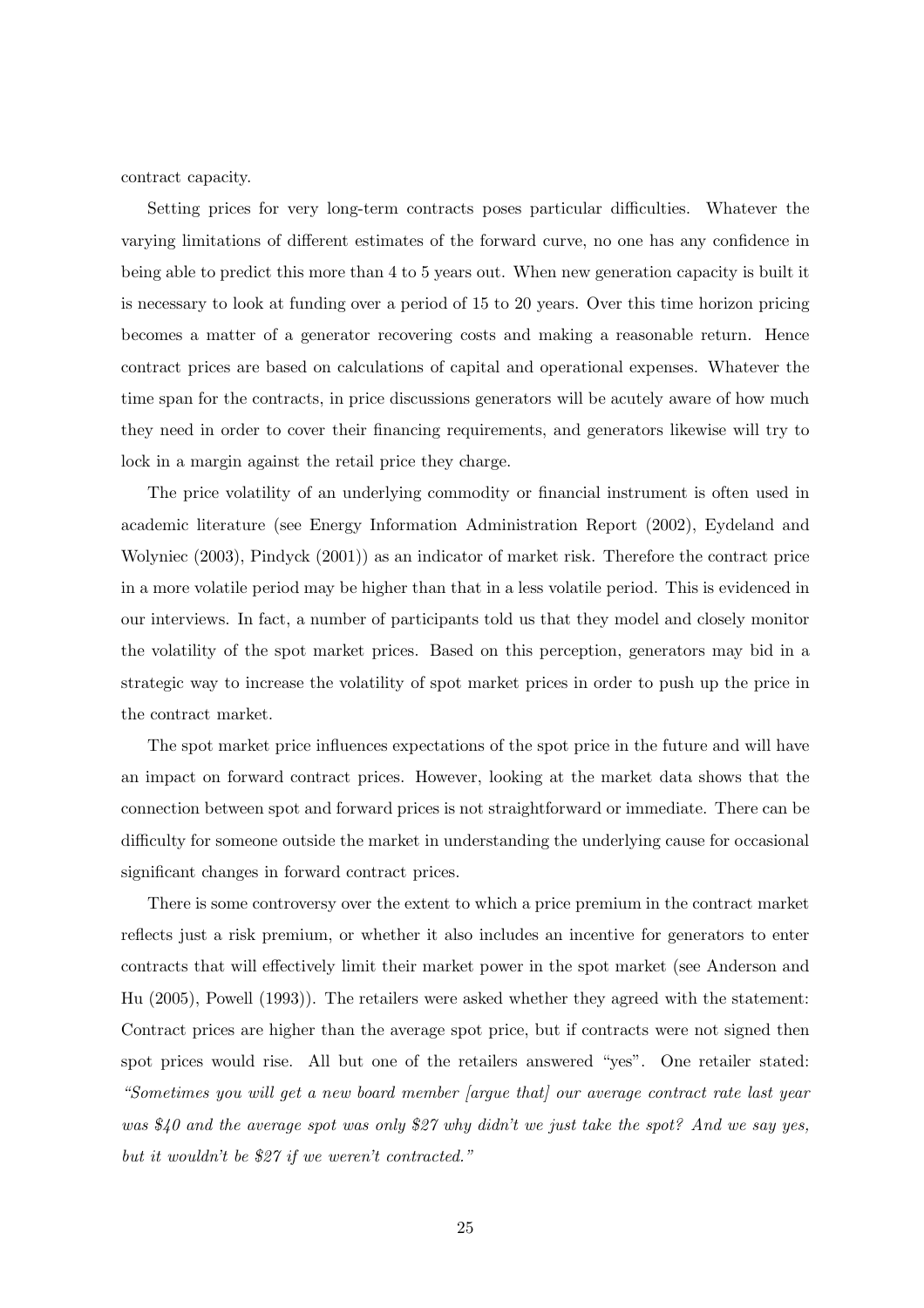It is widely recognized that there have been significant changes in the relationship between contract and pool prices during the history of the NEM. In the early stage of the NEM pool prices were significantly lower than the price of vesting contracts. For example, in 1999 the volume weighted average spot market price in NSW was \$24.42/MWh; while the price of vesting contracts for Type 1 customers (80% of the vested load) in NSW for 1999 was \$37/MWh <sup>10</sup>. See also Wolak (2000) for a discussion of the situation in 1997 for the NSW and VIC pools from which the NEM developed. This resulted in a drop in contract levels, as retailers took the view that the prices for swap contracts were too high. However this in turn led to much higher pool prices as generators sought to maximise their profits (the average VIC pool price went from \$26.35 in financial year 1999-2000, to \$44.57 in the following year), with the result that retailers, particularly in Victoria, ended up doing badly during this period as they paid high prices without much contract cover. Market participants have become more sophisticated and we would not expect to continue to see such large swings in the contract price vis-a-vis the spot price.

What has been happening in recent years? Table 3 gives the spot average prices and AFMA mean forward prices for the week prior to the beginning of the calendar year of the contract (where we would expect the smallest difference between contract and spot prices). For the majority of cases forward prices are higher than spot prices (with only 5 out of 48 cases where the reverse is true). The average premium over the 4 regions and 3 years is \$9.09 for the peak period (NSW has an average contract price \$2.24 lower than spot, while the premium in the other states was \$11.34 in QLD, \$13.68 in SA and \$13.56 in VIC). The premiums for the offpeak periods are smaller, averaging \$2.85. This can be explained by observing that competition is stronger in the off peak periods, so that the moderating effect of contracts on market power is not significant, or the explanation may be simply related to a higher price volatility in the peak periods, leading to a greater risk premium.

It is possible that the operation of the ETEF is significant in the way that the NSW contract prices have not shown the same premium to spot prices as in other states. The ETEF gives an effective hedge for retailers and this means that they do not need to seek contract cover for the franchise portion of their load. Hence the demand for contracts in NSW is lower than it would be otherwise, which will contribute to relatively lower contract prices in

<sup>&</sup>lt;sup>10</sup>Source: ACCC Decision on NSW electricity vesting contracts, Release no. MR 164/99 and release date: September 2, 1999.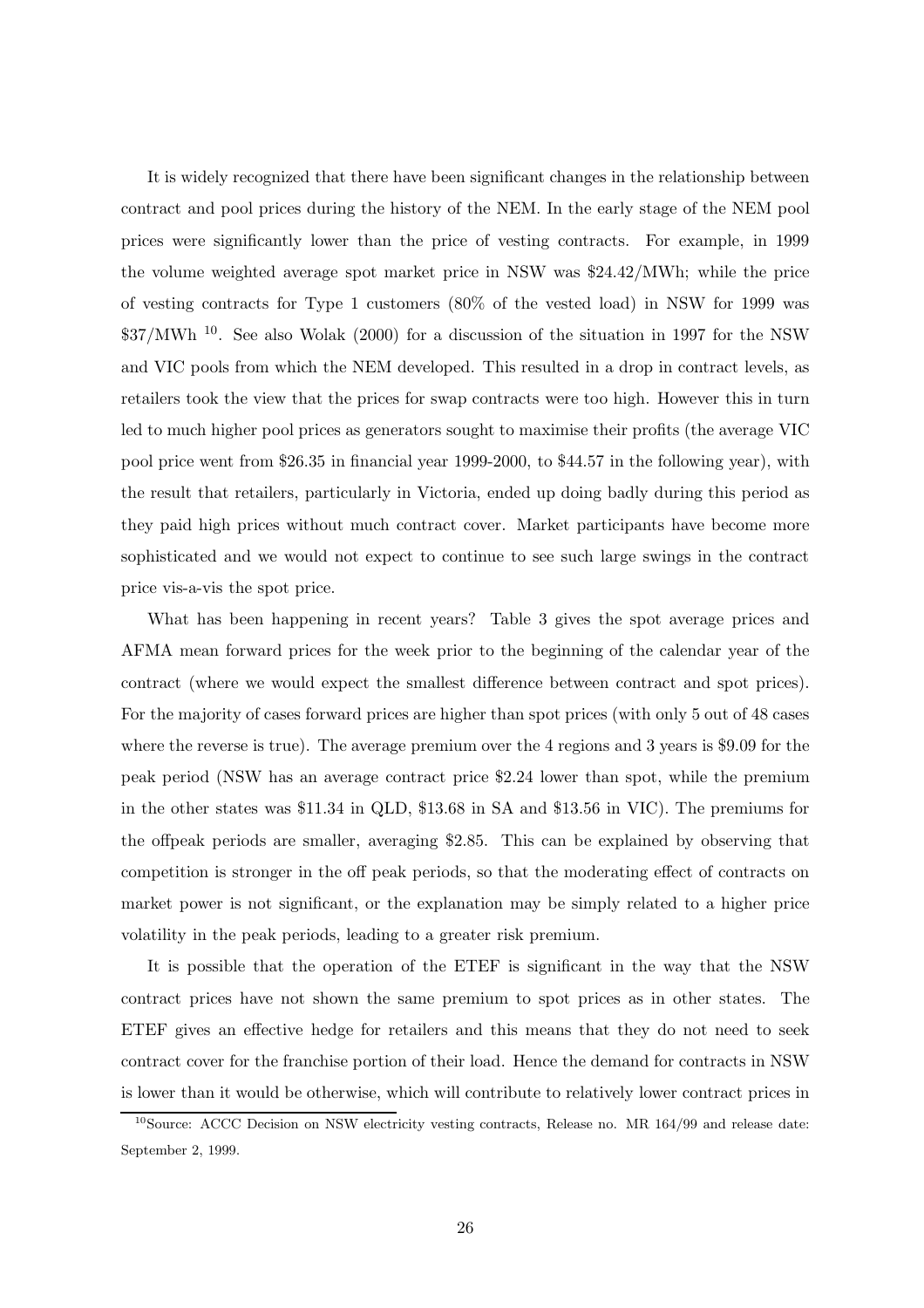|      |         | <b>NSW</b> |       | QLD     |       | <b>SA</b> |       | VIC     |       |
|------|---------|------------|-------|---------|-------|-----------|-------|---------|-------|
|      |         | Forward    | Spot  | Forward | Spot  | Forward   | Spot  | Forward | Spot  |
| 2003 | peak    | 50.01      | 35.54 | 49.94   | 29.41 | 56.25     | 34.50 | 54.42   | 30.86 |
|      | offpeak | 24.16      | 19.05 | 24.62   | 17.03 | 24.84     | 20.40 | 23.48   | 16.86 |
| 2004 | peak    | 45.47      | 65.19 | 41.44   | 46.94 | 54.19     | 52.47 | 43.01   | 38.91 |
|      | offpeak | 32.11      | 29.09 | 20.09   | 24.56 | 23.85     | 32.97 | 29.95   | 22.93 |
| 2005 | peak    | 52.66      | 54.13 | 53.30   | 34.31 | 61.78     | 44.21 | 47.01   | 33.98 |
|      | offpeak | 25.22      | 21.25 | 23.38   | 17.91 | 28.20     | 25.18 | 22.37   | 20.81 |

Table 3: Average spot prices and forward prices in NSW, QLD, SA and VIC

this state (given the reluctance of participants to sign contracts across regions that we mention below). But there may also be an effect on spot prices. When the ETEF fund is at a low level, generators may need to top up the ETEF fund if prices in the pool go high - in this situation the ETEF has a moderating effect on the exercise of market power, in a similar way to the hedge contracts it replaces. But when the ETEF fund is at a high level there is no dampening effect on prices in the spot market. Some participants believe that NSW generators have bid higher prices into the pool when the ETEF fund has a large sum built up in it.

We did not explicitly ask about the influence of individual market players on prices in the spot market. Nevertheless this issue was mentioned by some participants, with the majority taking the view that the market is not fully competitive (i.e. that generators are able to exercise market power). For example one generator referred to the tension between bidding in a way that maximized immediate return and bidding in a way that would lead to higher contract prices, enhancing long-term profitability.

Almost all market participants use analysts to model the price dynamics in order to price options appropriately. Some mentioned specific derivatives pricing models they used like the Black-Scholes models and spikes-driven jump-diffusion models (for more on derivatives pricing models used in energy markets, see Eydeland and Wolyniec (2003)).

## 4.5 Location risk and settlement residue auctions

In markets where locational marginal prices are implemented to reflect congestion (e.g. the PJM and the New England Pool), then the payment received by the market operator from the energy buyers may not be in balance with that paid to energy sellers. The difference is called a congestion rent. Financial transmission rights (FTR) (Gedra (1999), Hogan (1992)) are used to hedge the price differences at the delivery and receiving nodes and allocate the congestion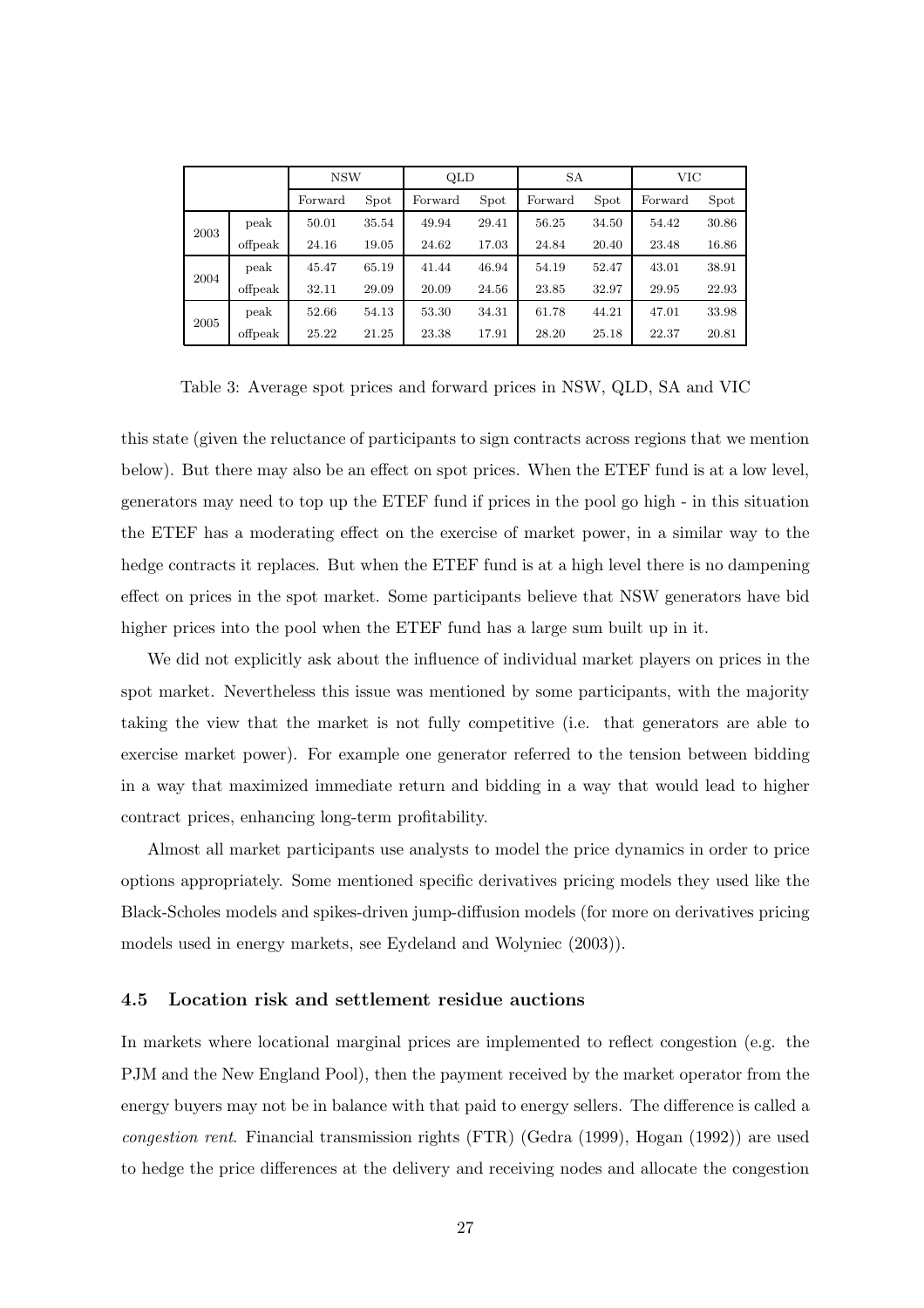rent. The FTR is a point-to-point transmission right. An alternative approach, which is incorporated into the Standard Market Design proposed by the Federal Energy Regulatory Commission, is to use flowgate rights (see Chao *et al.*  $(2000)$ ), which are financial rights that can operate on a group of lines.

In NEMMCO's pricing and dispatch engine (NEMDE), network constraints and (approximated) losses are considered. These two factors are the sources of a potential difference between the amount received by NEMMCO and the amount paid out, which is called the settlement residue (SR). NEMMCO holds quarterly auctions to assign the rights of receiving a share of the inter-regional settlement residue (IRSR). The Settlement Residue Auction (SRA) in the NEM is a little similar to an FTR auction, since the SR allocation is based on the regional reference nodes, not on particular lines/routes connecting the regions. The SRA assumes a single notional interconnector between regions. For example there are two regulated interconnectors between SA and VIC (see Figure 1), but only one notional interconnector for SRA purposes. The available units in a particular notional SRA interconnector are roughly at the level of the nominal inter-regional transfer capability in MW between these regions.

The design of the SRA is intended to encourage inter-regional trading, therefore increasing competition, and provide an opportunity to hedge inter-regional price differentials. However, there is no clear consensus among academics about whether financial transmission products actually increase competition (e.g. Stoft (1999)).

Each SRA participant submits a set of bids to NEMMCO: bids are pairs of prices and numbers of units over (possibly linked) directional notional interconnectors. The higher price bidder will win the units available for the specific direction in question until all available units have been allocated. The clearing price for the directional link is the lowest bid price amongst the winning bids. The available units of each notional interconnector for each calendar quarter are auctioned in four equal tranches. The first tranche auction for the units of a given quarter (say Quarter 3 2006) is held in the same quarter but a year ahead (i.e. Quarter 3 2005). The second tranche auction is held in the following quarter, and so  $\text{on}^{11}$ .

Table 4 gives details of the auction results for a particular quarter for the connectors both in and out of NSW. The IRSR distributed is the IRSR less the auction fees charged by NEMMCO if this number is positive, and the average IRSR reward is the net earning per

<sup>&</sup>lt;sup>11</sup>The revenue from the SRA for each directional interconnector will go to the corresponding transmission network service provider in the importing side.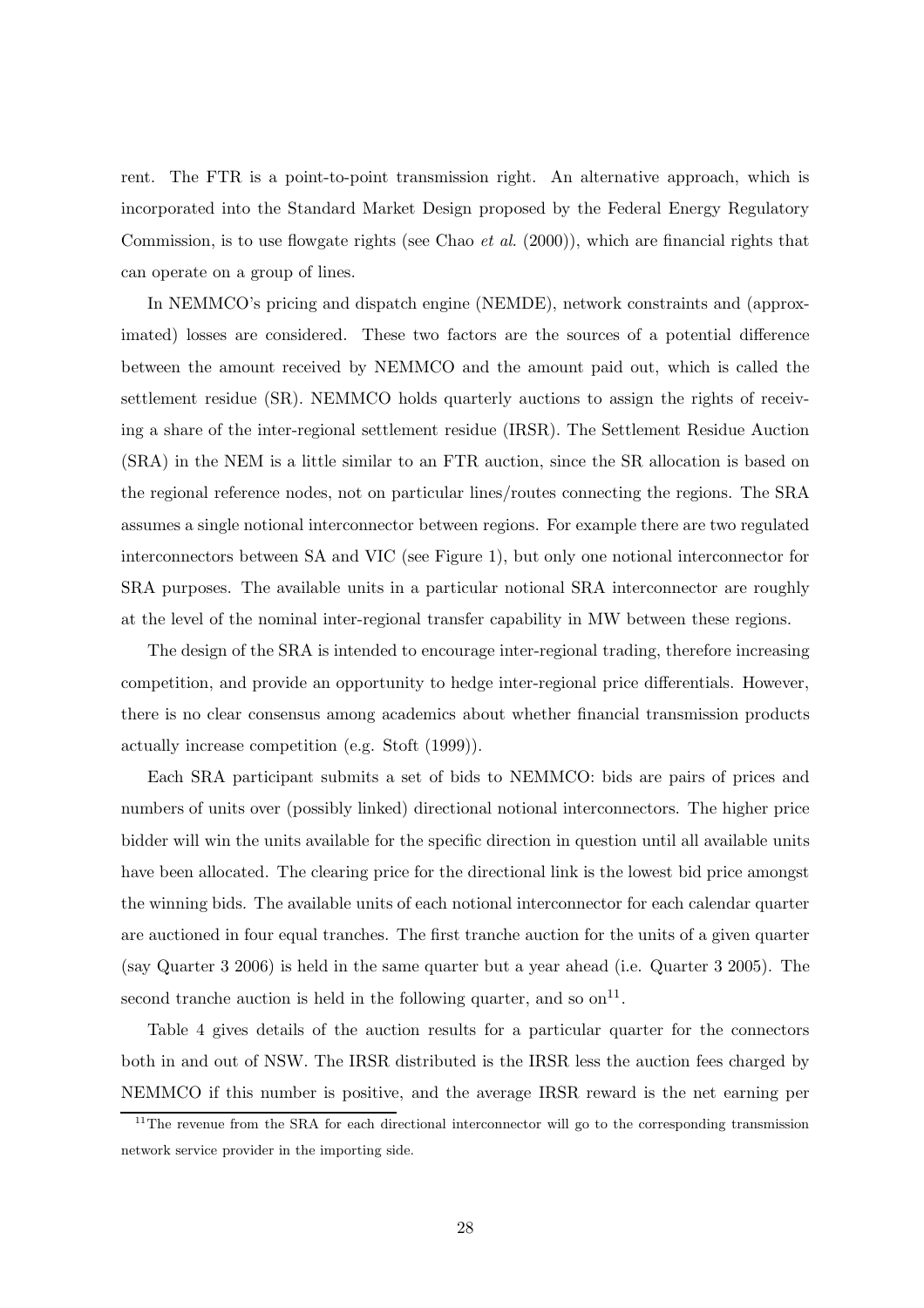|                                              | $NSW \rightarrow SN$ | $SN \rightarrow NSW$ | $QLD \rightarrow NSW$ | $NSW \rightarrow QLD$ |
|----------------------------------------------|----------------------|----------------------|-----------------------|-----------------------|
| clearing price $(T1, \frac{6}{\text{unit}})$ | 56.00                | 3200.00              | 4325.00               | 1074.00               |
| clearing price $(T2, \frac{6}{\text{unit}})$ | 86.00                | 4000.00              | 4938.90               | 2465.00               |
| clearing price $(T3, \frac{6}{\text{unit}})$ | 105.60               | 4008.00              | 5002.00               | 999.00                |
| clearing price $(T4, \frac{6}{\text{unit}})$ | 157.00               | 4750.00              | 5250.00               | 651.00                |
| available units $(Q3 2005)$                  | 800                  | 2500                 | 1000                  | 500                   |
| auction proceeds $(\$$ , $Q3$ 2005)          | 80920.00             | 9973750.00           | 4878975.00            | 648625.00             |
| IRSR distributed $($, Q3 2005)$              | 55222.62             | 1243511.02           | 11057925.74           | 0.00                  |
| average IRSR reward $(\frac{1}{2})$ unit)    | 69.03                | 497.40               | 11057.93              | 10.00 <sup>a</sup>    |

Source: NEMMCO's Auction Reports 2005-2, 2005-3, available on its website

<sup>a</sup>All SRA auction winners are guaranteed a minimum payment of  $$10/unit$  by the SRA rules.

Table 4: SRA clearing price, purchase payment and reward for July-September 2005 into and out of the NSW region

unit. As we can see from the table, the unit payment from the IRSR back to the purchasers of the (financial) transmission right for interconnectors: NSW→SNOWY, SNOWY→NSW and QLD→NSW, are much lower than the purchase prices. The net payments to NEMMCO from these purchasers may be seen as premiums for cap-type contracts if they have inter-regional contracts. From QLD→NSW, one may see opportunities to make money out of the SRA in this quarter.

Consider a generator in Queensland who signs a swap contract for an amount of 100 MW for 2007 Quarter 1 with a retailer in NSW at a strike price of \$40 per MWh based on the NSW regional price. Thus if the price in NSW is \$45 then the generator will pay an amount of \$500 per hour to the NSW retailer (and the other way round if the price is \$35). However this leads to the generator having no hedge against any price difference between the NSW and Queensland price. If the price becomes very high in NSW and remains low in Queensland then the generator will need to make a large payment in relation to the contract without receiving a large payment for its own spot market generation. However if this does happen then it will imply that there should also be a flow of power on the Queensland to NSW links. In fact the generator would anticipate these links being full and the system operator collecting an amount given by the product of the price differential between the two regions and the capacity of the interconnectors. So a bid in the SRA allows the possibility of making good this loss.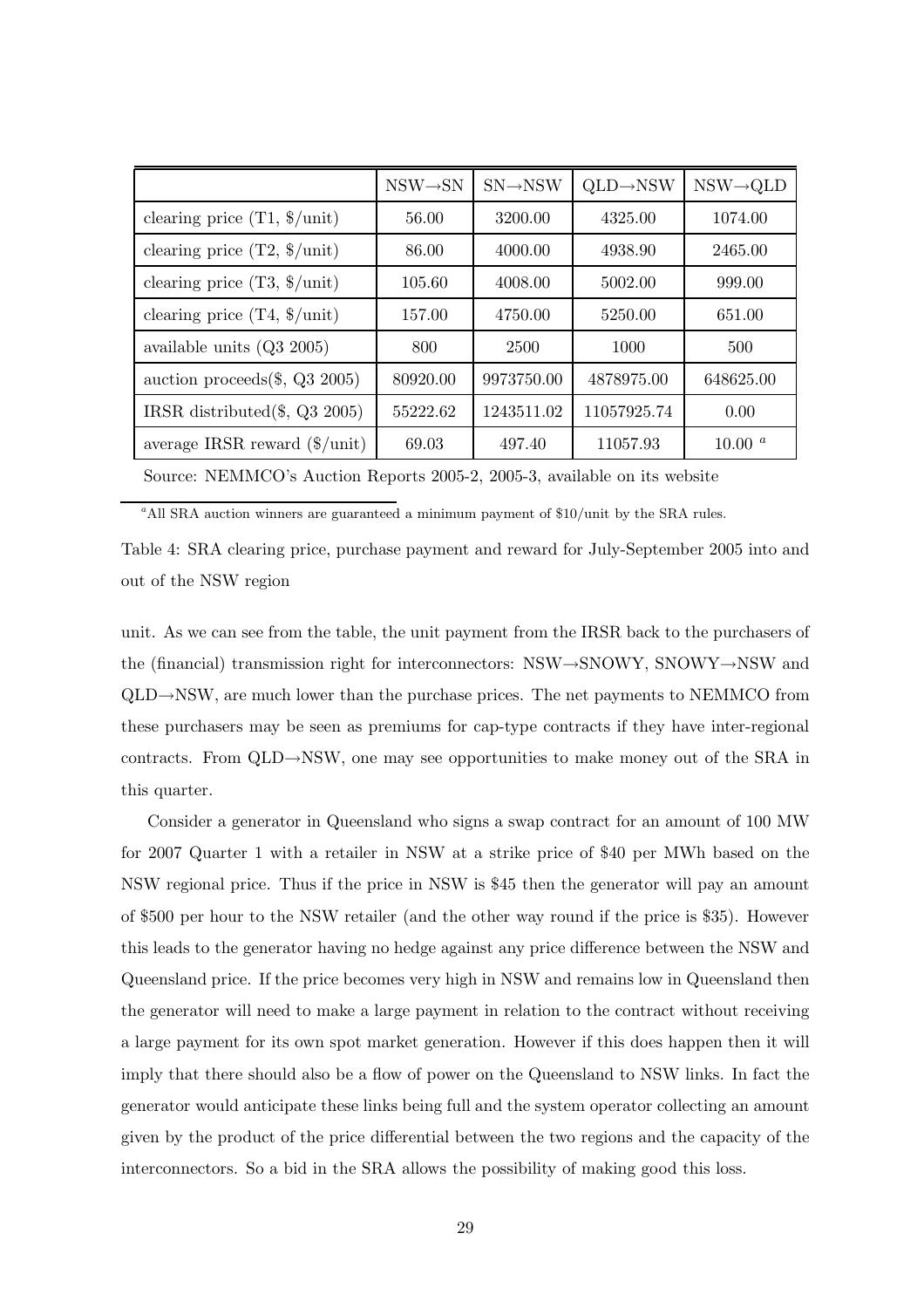In theory we could expect to see speculators driving the cost of a unit in the SRA towards its true expected value, and participants who hold swap contracts outside their region participating in the SRA, and being prepared to pay a premium because of the value of the hedge they will obtain if their purchase is successful.

However the SRA mechanism has a number of disadvantages and is a relatively crude instrument to use in hedging inter-regional risk. The key problem is that a large price differential between two regions may occur when the link is not operating at full capacity (either through an outage or because of more complex factors associated with the network). In these cases there will be a much reduced settlement residue, but the market participant is still exposed to losses through the price differential. In addition to this, auctions take place only at prescribed times and at a maximum of one year ahead. This means that the SRA cannot give an immediate hedge capability at the same time as the swap contract is entered into. Moreover the SRA does not have any flexibility to hedge different load profiles (unless we take the view that the great majority of Settlement Residue payments are associated with peak demand, enabling it to be used to hedge a peak load contract).

Our survey reveals that the SRAs do not operate effectively in encouraging interregional trade. Almost all the participants said that they tried to arrange contracts between counterparties in the same region, so as not to be exposed to inter-regional trading risks. Where these 'basis' risks were taken on, the participants often hedged them through an interregional product (a swap based on the difference between nodal prices) rather than through an SRA and many participants stated that they were not actively involved in the SRA. It seems that a significant part of the trade in SRAs is within the participants' trade books and is speculative rather than carried out for hedging purposes.

## 5 Trends in the market

The Australian electricity market continues to evolve. In common with the Californian and England and Wales markets, it was set up with a separation between generation, transmission, distribution and retail companies. However there is no legislative restriction on crossownership, provided it is not deemed to be anti-competitive. As a result there has been some consolidation of the industry through acquisition or mergers, with ongoing discussion of further moves in this direction. The most common pattern has been for retailers to purchase peak or intermediate generation capacity. At the moment this stops well short of the inte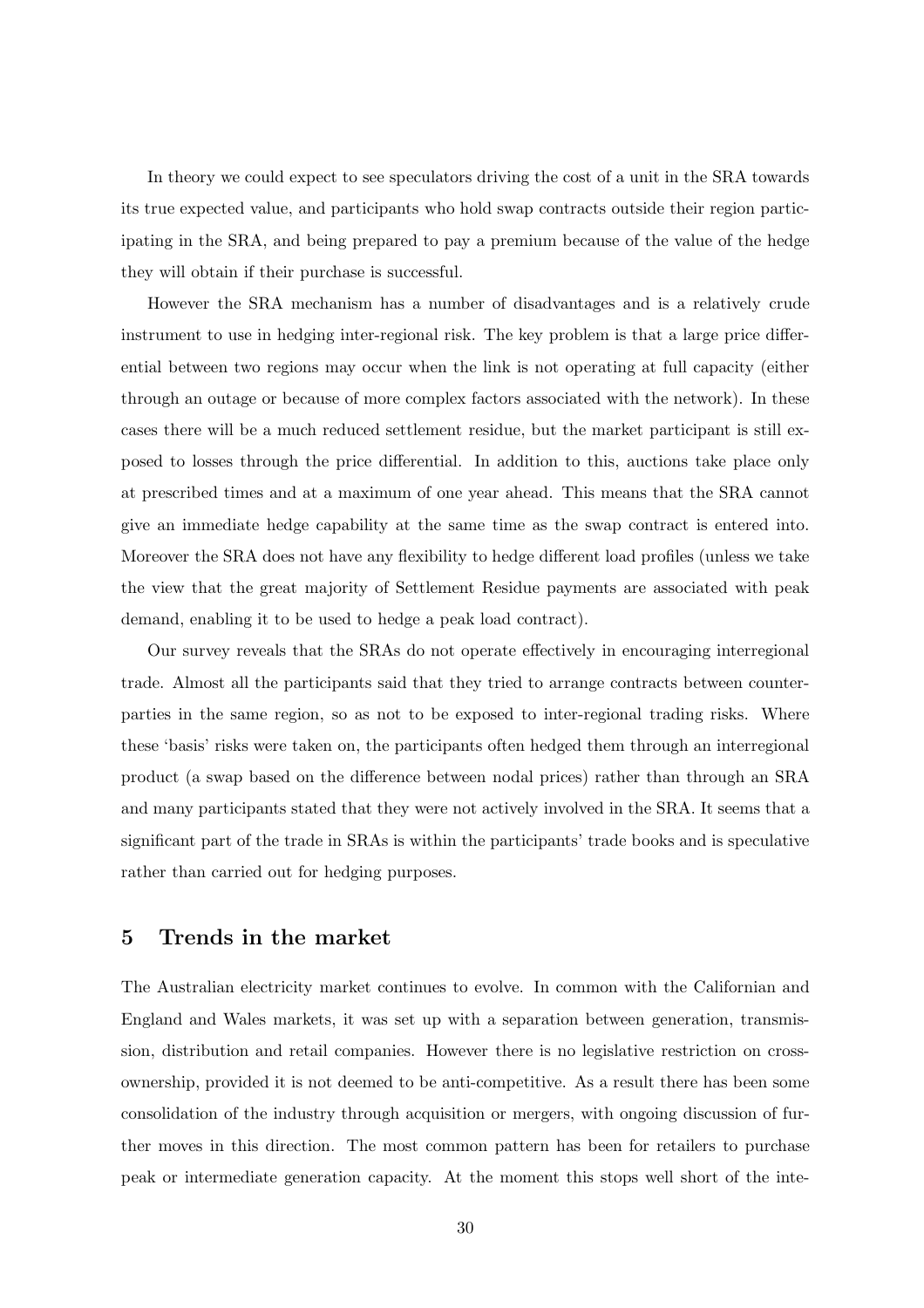gration of generation and retail on a regional basis (as is the case with many US markets in which generation and retail businesses remain integrated). Nevertheless many in the industry wonder whether further moves towards vertical integration are becoming almost inevitable, perhaps following the pattern of the UK electricity market. Vertical integration has the effect of reducing the need for hedging contracts. Thus a retailer who owns peaking generation capacity will operate this capacity whenever pool prices are higher than its running cost.

In tandem with changes in overall market structure there has been an evolution in the contract market. This has been primarily a result of market participants becoming more confident in operating within this market. Many participants have increased the size of their trade portfolios (in addition to their hedging contracts). Some participants mentioned that they were more prepared to manage the risk themselves, rather than see this as something to be passed on to a third party or intermediary. This increased level of sophistication can lead to a preparedness to act as a price maker in this market, rather than a price taker. It may also lead to a demand for more sophisticated derivative products. Note that many of the traders in the contract market have experience in trading in other commodities. When the financial side of the NEM first began it had a very different flavour, with more of a "procurement" approach to the discussions between generators and retailers.

Looking to the future, changes in the structure of the market place represent a regulatory risk that market participants need to absorb. Almost all participants see the regulatory risk at both the federal and state government levels as the largest risk they face and they look forward to a clear, stable and consistent regulatory policy system.

Our study has shown that a significant issue facing the contract market in Australia is the lack of liquidity. Liquidity has been a concern in many secondary financial market for electricity, primarily due to the fact that the underlying markets are not perfectly competitive. The illiquidity in the Australian market is reflected in relatively large bid-offer spreads. From the perspective of the Australian market the critical liquidity issues concern OTC trades through brokers and trade on the SFE. It is interesting that there are few intermediaries or speculators in this market: to some extent their place is taken by the trading operations of generators and retailers (who operate both a trade book and a hedge book). Participants in the market would benefit in a number of ways from a more liquid market. This could help them reduce hedging costs through the availability of a better range of products, and through being better able to adjust their contract positions in the light of changes in forecast load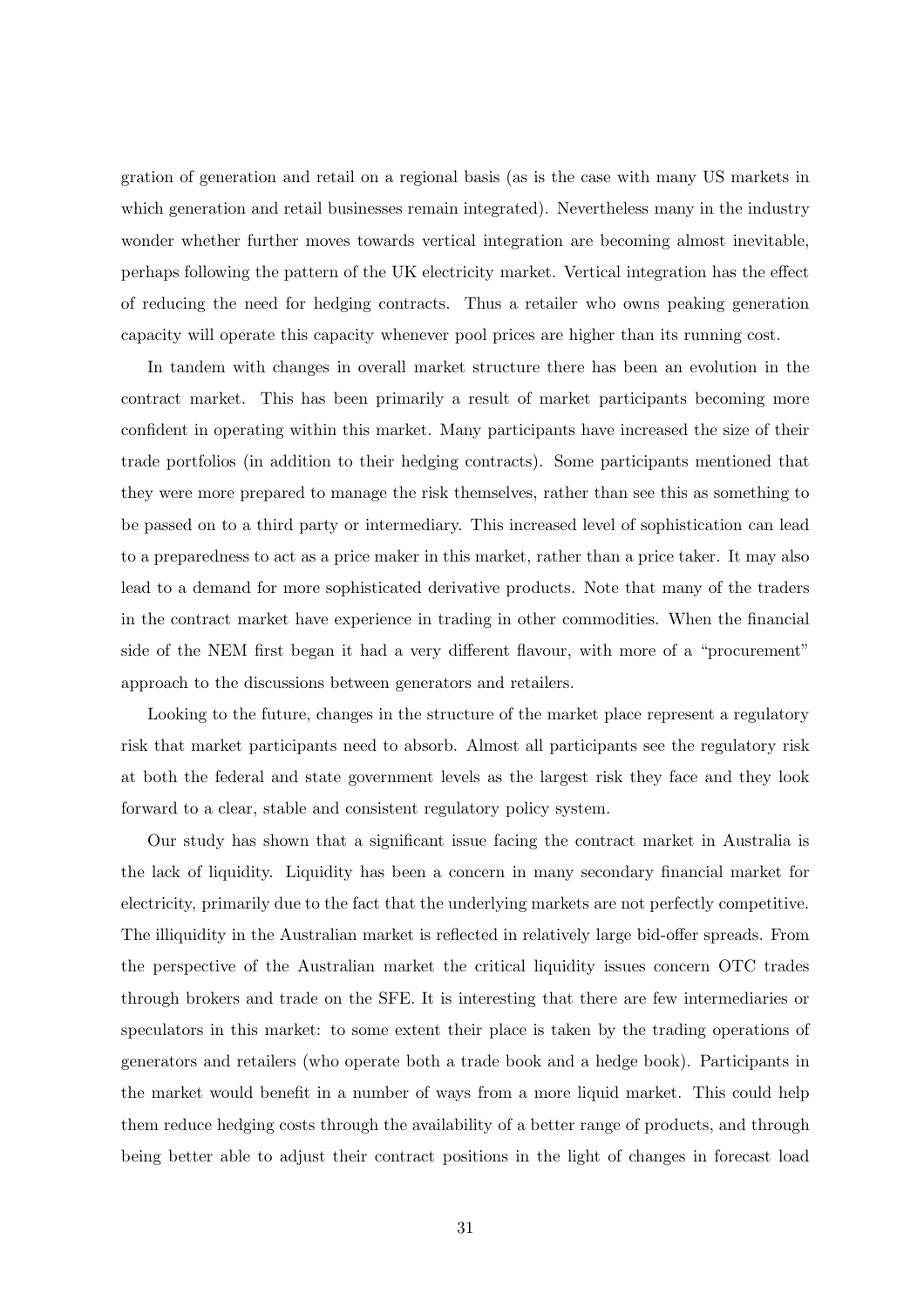(for a retailer), or equipment availability (for a generator). It may also help in improving the handling of credit risk and in the evaluation of risk positions using mark-to-market methods.

The history of energy futures trading in Australia had a slow start, with low volumes in the early years of SFE energy futures trading and with the energy futures trading at the Australian Stock Exchange never reaching significant volume. The UK market experienced similar difficulties in the early stage of the  $NETA<sup>12</sup>$ . It is interesting to compare the Australian experience to that of the Nord Pool, where, since 2003, futures contracts have only existed for the short-term (8-9 weeks ahead) with all other contracts (up to 4 years ahead) being traded as forwards. It seems that in the Nord Pool the preference for using the futures exchange for short-term products is due to the relatively high expense of working with daily settlements for long-term products.

There have been some improvements in liquidity over the last few years. The SFE has recorded strong growth in futures trading in the period since 2005. Also some new participants (speculators) are reported to be entering the market. However a number of participants are concerned that moves towards vertical integration will significantly reduce liquidity.

## Acknowledgement

The authors would like to thank all the participants in the survey. We are especially grateful for their openness and patience in answering our questions.

# References

- Allaz, B. and J.-L. Vila (1993). "Cournot competition, futures markets and efficiency." Journal of Economic Theory 59:1–16.
- Anderson, E. J. and X. Hu (2005). "Strategic retailer behavior in an electricity contract market." Australian Graduate School of Management, Working paper. The University of New South Wales.

Anderson, S. C. (2004). Analyzing strategic interaction in multi-settlement electricity markets:

 $12$ At the start of NETA in 2001 there were three major exchanges where electricity futures were traded: the UK Power Exchange (UKPX), the UK Automated Power Exchange (APX) and the International Petroleum Exchange (IPE, now Intercontinenental Exchange–ICE). In June 2004, the UKPX was combined with the APX and this is now the dominant exchange (with UK power futures being only a very small proportion of the ICE).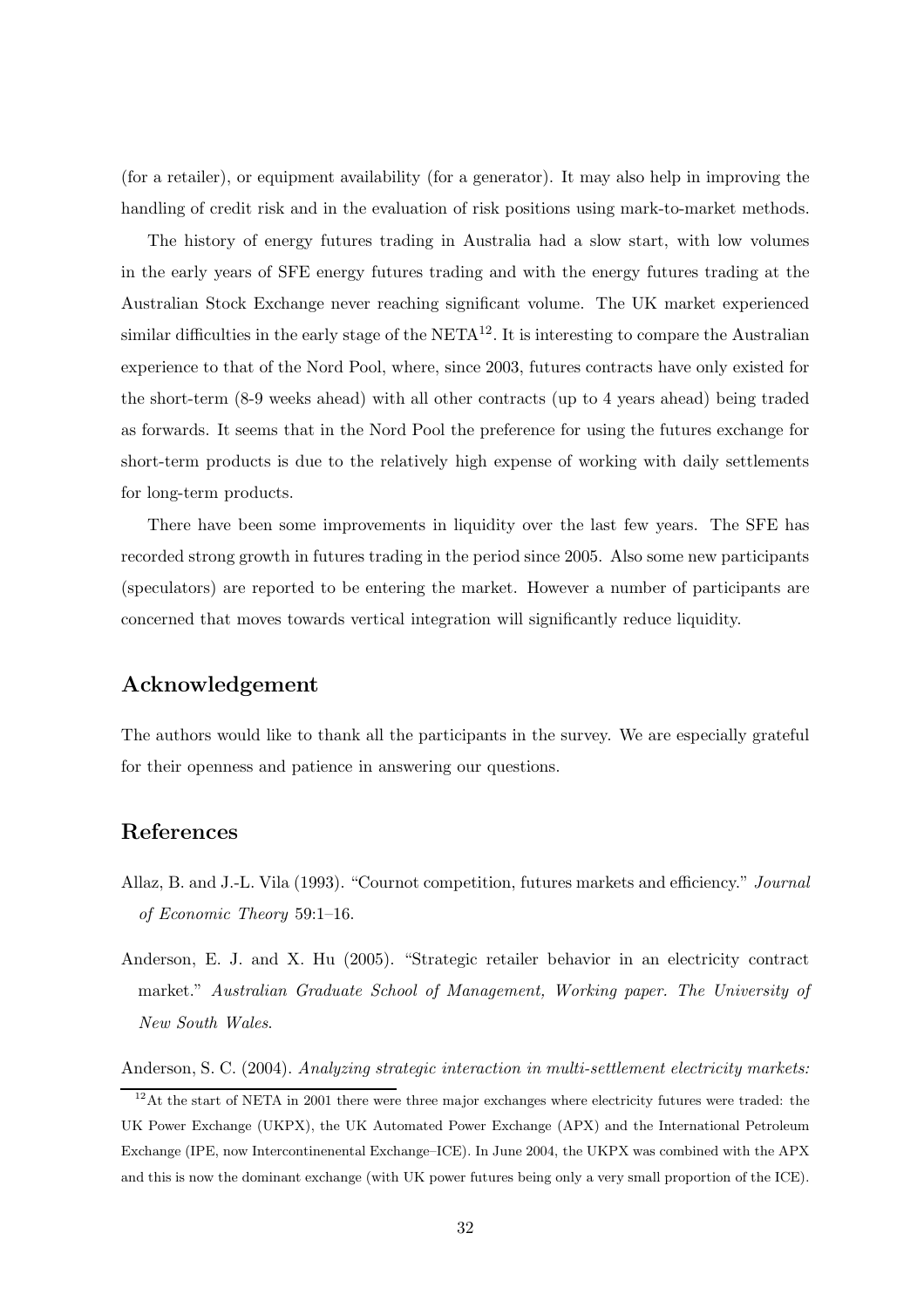A closed-loop supply function equilibrium model. PhD thesis, Harvard University, Cambridge, Massachusetts.

- Bessembinder, H. and M. L. Lemmon (2002). "Equilibrium pricing and optimal hedging in electricity forward markets." The Journal of Finance 57:1347–1382.
- Borenstein, S. (2002). "The trouble with electricity markets: understanding California's restructuring disaster." Journal of Economic Perspectives 16:191–211.
- Bushnell, J. (2005). "Oligopoly equilibria in electricity contract markets." CSEM WP 148. University of California Energy Institute.
- Byrne, J., Y.-D. Wang and J.-M. Yu (2005). "Lessons from a comparative analysis of California and PJM electricity restructuring models." Center for Energy and Environmental Policy, University of Delaware.
- Chao, H.-P., S. Peck, S. S. Oren and R. Wilson (2000). "Flow-based transmission rights and congestion management." Electricity Journal 13:38–58.
- Energy Information Administration Report (2002). Derivatives and risk management in the petroleum, natural gas, and electricity industries. U.S. Department of Energy, Washington D.C..
- Eydeland, A. and K. Wolyniec (2003). Energy and Power Risk Management–New Developments in Modeling, Pricing, and Hedging. John-Wiley & Sons, New Jersey.
- Gedra, T. W. (1999). "On transmission congestion and pricing." IEEE Transactions on Power Systems 14:241–248.
- Green, R. (1999). "The electricity contract market in England and Wales." *Journal of Indus*trial Economics 47:929–952.
- Hogan, W. W. (1992). "Contract networks for electric power transmission." Journal of Regulatory Economics 4:211–242.
- Hu, X., G. Grozev and D. Batten (2005). "Empirical observations of bidding patterns in Australia's National Electricity Market." Energy Policy 36:2075–2086.
- Klemperer, P. D. and M. A. Meyer (1989). "Supply function equilibria in oligopoly under uncertainty." Econometrica 57:1243–1277.